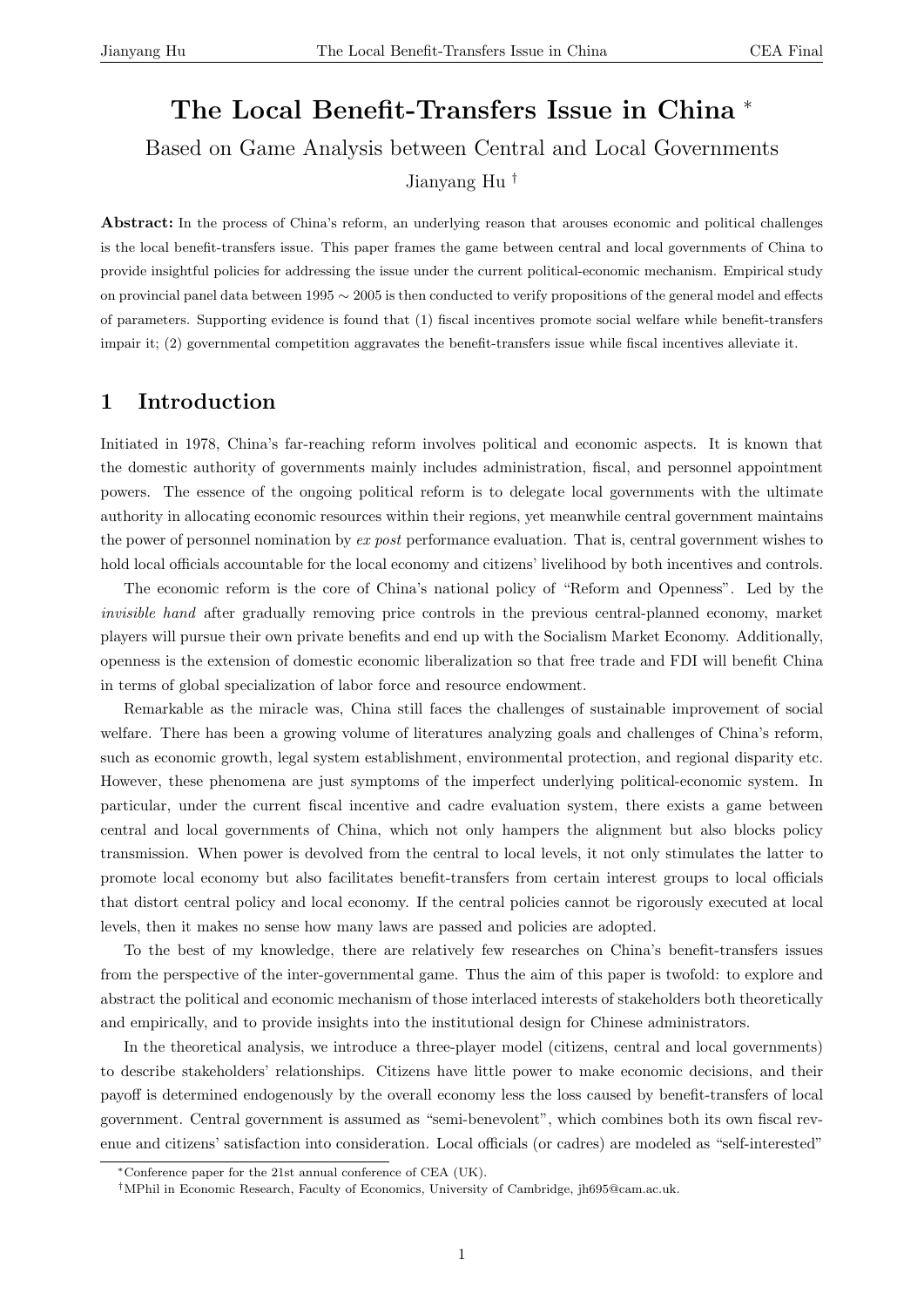by maximizing their own fiscal income and benefit-transfers<sup>1</sup>. The central government is responsible for disciplining the local government, but it cannot impose any real-time monitor on the local level due to information asymmetry and the cost of inspection. However, ex post performance evaluation on the local officials concerning both economic performance and citizens' livelihood will be periodically fed back to the central government, through supervision channels such as the National People's Congress and media exposure etc. In the model, we describe fiscal incentives in both ways of the stimulation on the economy and the effect on private benefit-transfers. Besides, regulation policies such as public opinion, evaluation systems and institutional constraints are discussed to reveal feasible political and societal solutions for better alignment in central policies and local executions. Lastly, by loosening some assumptions, we provide a competing model to explain the potential effects brought by regional economic competition of multiple local governments.

Then, we conduct empirical analysis to verify the theoretical propositions. As direct data on the players' payoffs and local benefit-transfers are not available, we take an alternative two-step approach in the empirical test. Firstly, we test the general model to figure out whether there is a significant relationship between social welfare (dependent variable) and fiscal incentives and benefit-transfers (two key independent variables). Here we take social welfare as economic growth and regional salary of employees (livelihood). Fiscal decentralization is employed to stand for the degree of fiscal incentives. As for the most difficult part benefit-transfers, we reasonably infer that they are directly related with some public data. For example, policy-related subsidies of local government might be proportional to the benefit-transfers, as a reciprocating behavior. Secondly, we test the empirical effects of policy parameters in the model. Constrained by the availability of data, we only focus on regional competition and fiscal incentives. Supporting evidence is found that fiscal incentives improve social welfare while benefit-transfers impair it. The empirical study also reveals that current economic competition at the provincial level aggravates benefit-transfers (which is somewhat contrary to intuition) but fiscal decentralization helps to relieve it.

The plan of this paper is as follows. In section 2, we give a brief review of background and related literatures of fiscal decentralization, political mechanism and the definition of benefit-transfers. we then cover the theoretical game models (including linear and nonlinear parts) as well as the competing model in section 3, and presents four propositions for administrations. Section 4 is the empirical analysis using a panel data of 31 provinces in China over 1995 ∼ 2005 . Section 5 concludes and suggests future directions.

### 2 Background and Related Literatures

#### 2.1 Fiscal Decentralization

Within the previous centrally planned economy, there were three planning mechanisms that the central authority exercised to control the local governments: planning of production, centralized allocation of resources, and budgetary control of revenues and expenditures . As a consequence, fiscal reform was a major task undertaken by the Chinese government during the economic transition (see, e.g., Qian and Weingast, 1996; Wong, 1997; Wang and Chang, 1998), reflecting the world trend of local participation (Alesina et al., 2001; Lockwood, 2002). It has undergone mainly two stages, though still far from being highly decentralized (Bahl and Roy, 1999).

[Fiscal Responsibili](#page-12-0)[ty System Period of 1985](#page-14-0)∼1994 Formal fiscal reform took place in 1985 with the introduction of "Fisc[al Responsibility Sys](#page-12-0)tem" (FRS), which allowed local governments to retain portion of tax revenues after a fixed amount of remittance to the central government. Thereby, local governments would have the motive to gain more revenues by promoting local economy aiming at collecting more tax

<sup>&</sup>lt;sup>1</sup>The basic idea of benefit-transfers is inspired by Acemoglu et al. (2008), which is used to modeling government. A formal definition of benefit-transfers will be discussed in subsection 2.3.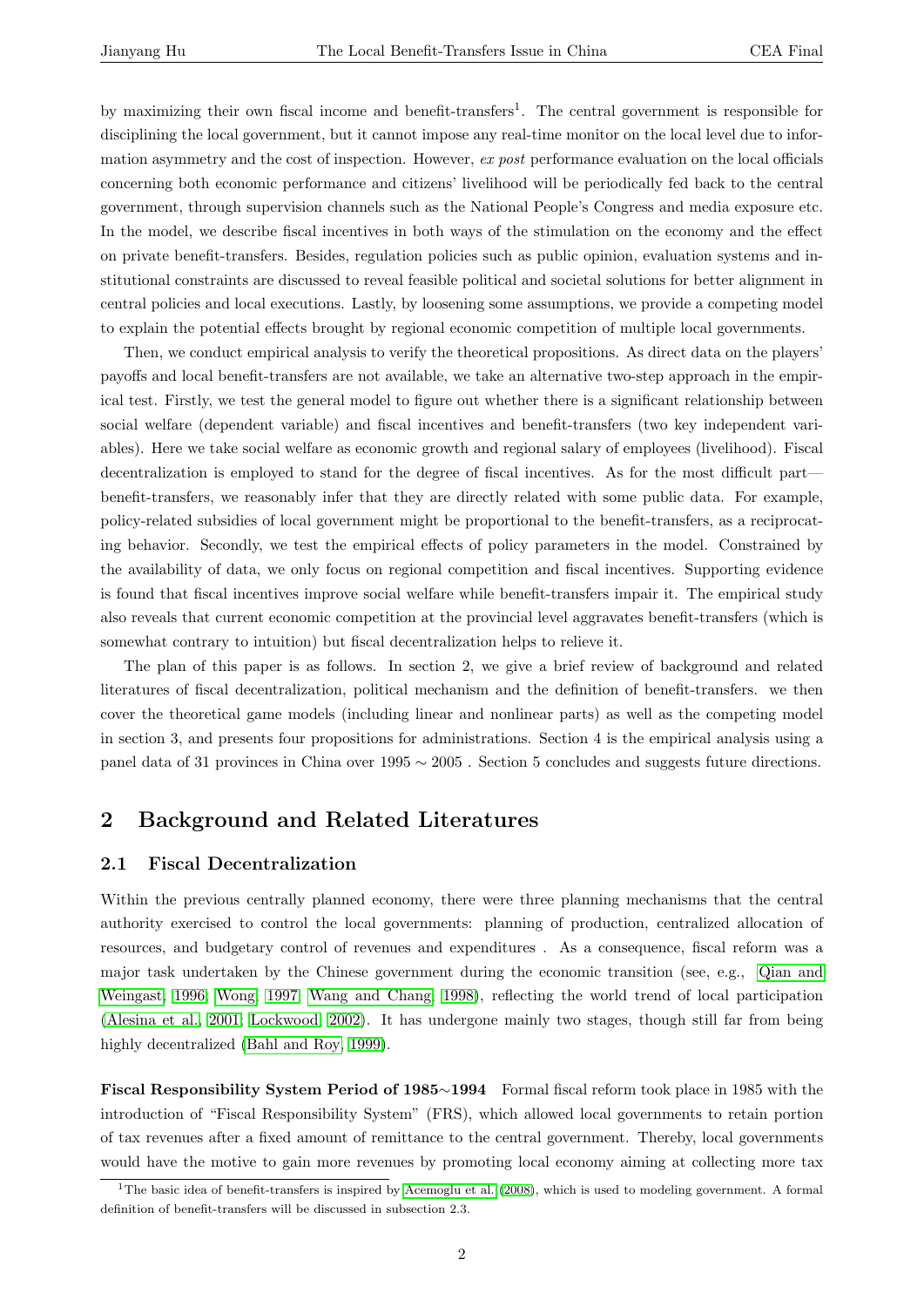(see, e.g., Knight and Shi, 1999; Jin et al., 2005). However, FRS has two severe drawbacks. One is that the local governments would attempt to retain revenue implicitly by favoring local state-owned enterprises (hereafter SOEs) with more resources at the expense of the proportion of central government's revenues<sup>2</sup>. The other [is that given the lack](#page-14-0) [of strict tax law](#page-13-0)s in China, over budgeting would serve a tax shield and finance the local governments' expenditures.

Tax Sharing System Period of 1994∼2009 To overcome the shortcomings of FRS, "Tax Sharing System" (TSS) was adopted in 1994 by setting up uniform tax-sharing rates for major tax categories so as to strengthen the central government's ability in collecting and retaining fiscal revenues. In this new system, taxes are divided into three levels: the central, the local, and the shared taxes. Both FRS and TSS stimulated local development by the intra-governmental fiscal sharing. Comparatively speaking, TSS provides more flexibility and incentives for local governments since de facto the ceiling in FRS was removed; yet, TSS has not completely cut off local channels for pursuing private benefits that distorts the market. In this paper, we will focus on current TSS system and formulate the theoretical models by incorporating both economic promotion and private benefit-transfers.

The effects of fiscal decentralization on economic growth are open to debate. Most literatures support the positive effect of fiscal decentralization on growth. Hayek (1945) emphasizes the competitive advantage of local governments in accessing local information over the central government, based upon which Musgrave (1983), Tiebout and Charles (1956) and Oates (1972) further build theories of fiscal federalism that lower levels of governments are more conducive to efficiency [of allocation](#page-13-0). However, some argued that although fiscal decentralization has positive relation with economic growth in developed countries such [as the US,](#page-14-0) [\(Oates](#page-14-0), 1993; [Brueckner,](#page-14-0) 200[0\), it](#page-14-0) can [be detr](#page-14-0)i[menta](#page-14-0)l to economic growth and efficiency in undeveloped countries (see Zhang and Zou, 1998; Davoodi and Zou, 2000; Jin and Zou, 2003). To the contrary, mainstream literatures hold more optimistic attitudes (see, e.g., Lardy, 1998; Brandt and Zhu, 2000; Jin et al., [2005\).](#page-14-0)

Debates al[so spread to the side e](#page-15-0)[ffects of fiscal decentralization on other fiel](#page-13-0)ds, for example, equality among regions and market fragmentation. While some st[udies \(see, e.g](#page-14-0)., Lee, [1995;](#page-13-0) Wei [and](#page-13-0) Wu, [2001\)](#page-13-0) [main](#page-13-0)tain that regional income distribution remains unaffected, a larger quantity of researches conclude that fiscal decentralization coincides with expanding inequality in regional income per capita (see Sun and Chai, 1998; Kanbur and Zhang, 1999; Shi, 2001; Gulati and Husain, 200[2;](#page-14-0) D[emurg](#page-14-0)[er et al.,](#page-15-0) 2002; [Qiao](#page-15-0) et al., 2008). Additionally, Yang (1997) argues that revenue incentives promote local protectionism, which eventually leads to fragmented markets and the absence of regional specialization (see also Young, [2000;](#page-14-0) [Bai e](#page-14-0)t [al.,](#page-14-0) 2004, 2008). [Qian and Wein](#page-13-0)[gast](#page-14-0) [\(1997](#page-14-0))[, on the other hand, believes that fiscal decentraliz](#page-13-0)[ation](#page-14-0) [contributes](#page-14-0) eventually to t[he reduction](#page-15-0) of regional disparities.

#### [2.2 Political M](#page-12-0)e[chanism](#page-14-0)

The fundamental structure of China's current political mechanism is a hierarchical bureaucratic control system with five tiers of governments: (1) center; (2) province; (3) prefectures; (4) county; (5) township. Targets are decomposed from the top down to steer the local from deviation from central policies. A wide range of quantitative targets are decomposed from the top to the lower levels in order to steer local governments in executing central policies (see, e.g., Muramatsu and Iqbal, 2001).

Quite different from the federal political landscape, where local officials are elected by citizens under their jurisdiction, officials in China are appointed directly by the central government in consultation with the opinions of local citizens. Thus, local governments [act as agents of the central go](#page-14-0)vernment in implementing regional fiscal and administrative tasks. Conditioned to the imperfect political constraints such as absence

<sup>&</sup>lt;sup>2</sup>The share of the central government expenditures declined from  $60\%$  in 1970 to 37% in 1993 (Cullen and Fu, 1997).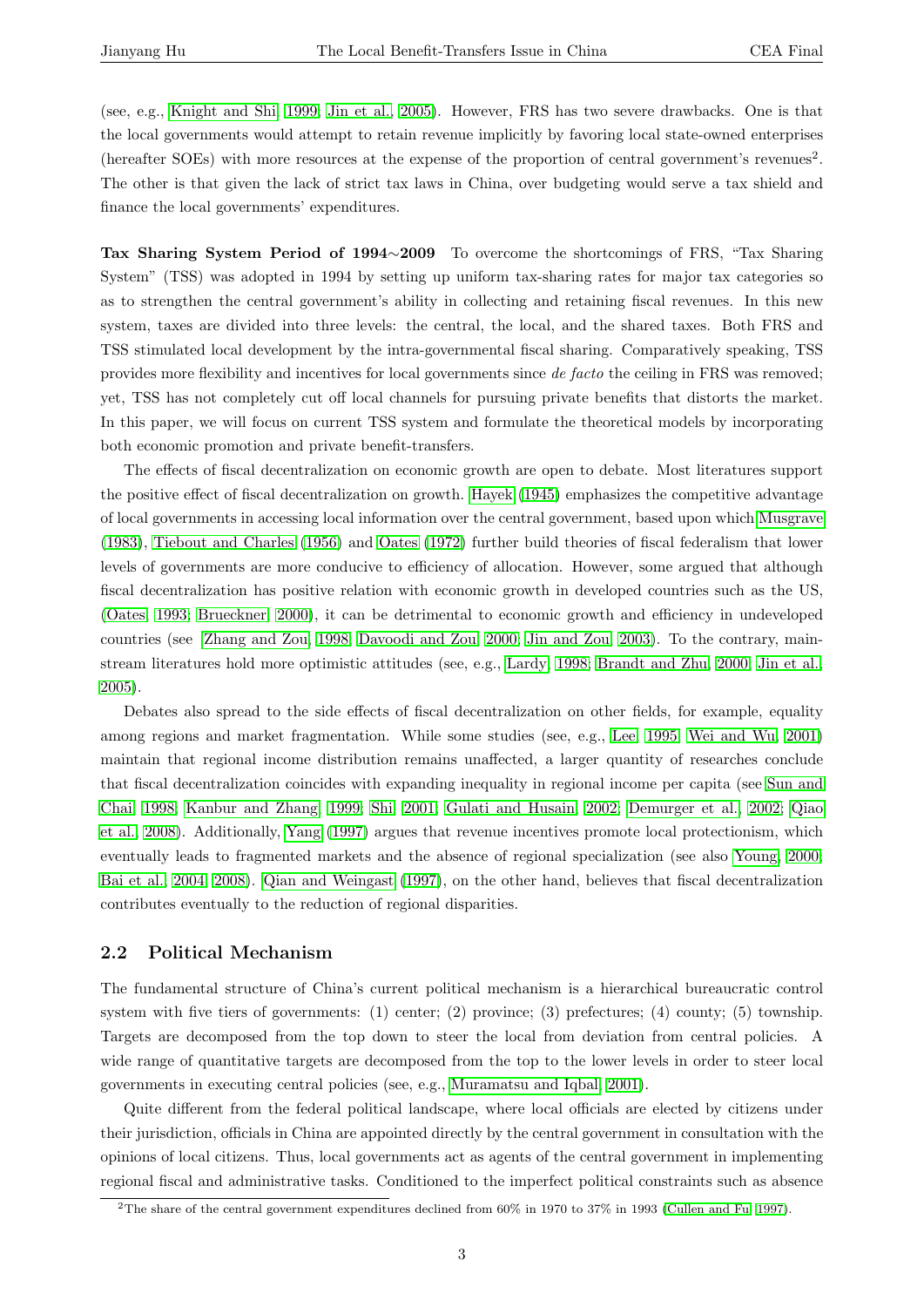of local elections in China, Huang (1995, 1996, 2001) observes that central government supervises the local ones through maintaining absolute stranglehold on personnel appointment, promotion and dismissal with the "Cadre Evaluation System". This also can be accounted for by the fact that there is virtually no external opportunity outside the po[litical labor market \(see a](#page-13-0)lso Edin, 2000; Whiting, 2001; Tsui and Wang, 2004).

In parallel with the economic reform, the reform of cadre evaluation is to substitute economic performance and other competence-related indicators for previous political conformity (Li and Zhou, 2005). In recent years, other considerations are also of more imp[ortance sinc](#page-13-0)[e the](#page-15-0) *debut* [of](#page-15-0) t[he fourth generation o](#page-14-0)f Chinese leaders in 2002. The major strategic change was made in Third Plenum of the  $16^{th}$  CPC Central Committee in 2003, which included policies of comprehensive development and [five overall p](#page-14-0)l[annin](#page-14-0)g on grass-root governmental organization, aiming to align central-local inconsistency among different functional departments. President Hu Jintao also proposed two famous concepts. The first one is the political guideline of building a "Harmonious Society", which implies the central government would pay more attention to citizens' livelihood and social stability rather than mere economic growth. Social contradictions and interest conflicts arising from the previous expanding economy will be eliminated in the harmonious society. The second one, "Scientific Outlook on Development", denoted the government's concern on rampant environmental pollution and rocketing consumption of resources and energy in China.

However, institutional control from the central government is far from omnipotent. For one thing, local cadres will endeavor to fulfill their mandates from above for career promotion; for another, they have both motives and approaches in carrying policies that reciprocate senders of private transfers that are detrimental to the welfare of local citizens as a whole. Consequently, delegated authority in local economic policies, information asymmetry between central and local governments, plus the lack of instantaneous monitoring, foster opportunities for local officials' rent-seeking behaviors. In fact, they tend to trade off between the personal benefits from transfers and the risk of ruining their own political career. As a conclusion, fiscal decentralization, if without efficacious vertical or local disciplining instruments, will be a double-edged sword to local welfare (Blanchard and Shleifer, 2001). We term the local officials' private profit seeking procedure as "benefit-transfers". A more precise definition will be given in the following subsection.

Competition among regions and its effects on benefit-transfers is another pivot in this paper. Within the multi-divisi[onal structure of China's econ](#page-13-0)omic system, promotion and dismissal decision for officials depends largely on yardstick competition (Qian and Xu, 1993; Maskin et al., 2000). In the US's political setting, Besley and Case (1996) show a positive relation between re-election probabilities of state leaders and relative economic performance to neighboring states. Similarly, local cadres in China, for the sake of their career concern, will attempt to excel [their counterparts by achieving better eco](#page-14-0)nomic performance.

#### 2.3 [Benefit-Trans](#page-13-0)fers

Based on the status quo of fiscal and political mechanism, we give a formal definition for benefit-transfers. They are local governments' implicit private benefits transferred from certain persons and groups, which are usually ascribed to the local authority of accessing public resources. As a result, local officials will provide explicit reciprocating privileges or favors to transferrers, conflicting central policies at the cost of common citizens' welfare. Thus, put more broadly, anything that motivates local governments to maintain private agendas that are inconsistent with those of the central and distort market efficiency can be categorized into benefit-transfers.

Benefit-transfers can take various forms, and the key difference between benefit-transfers and definitions of corruption (see e.g., White, 1996; Heidenheimer and Johnston, 2002) is that our definition includes a broader range of distortion conducts and behaviors (either legal or illegal). They can further be classified into two categories: the direct and the indirect. Direct benefit-transfers, with both senders and recipients being local officials the[mselves, are](#page-15-0) t[he results of spontaneous rent-seek](#page-13-0)ing. It includes explicit illegal or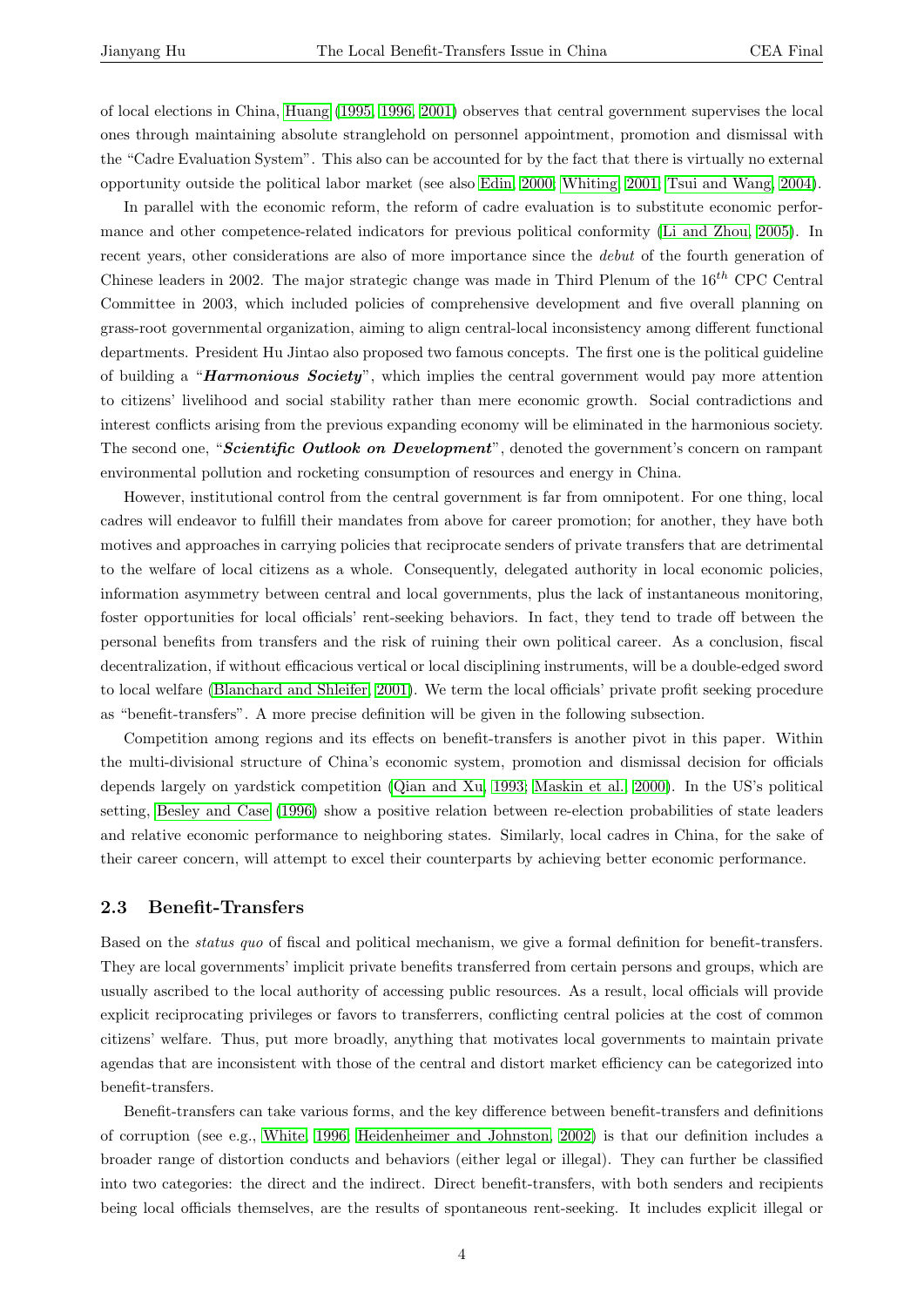semi-illegal economic behaviors such as fraud, embezzlement, extortion, and extravagance of public wealth. Indirect ones are those from regional vested-interest groups in exchange for private privileges and protections. They are more implicit, and sometimes deemed as common practice as "guanxi" in China. The transfers, aiming to create and maintain "guanxi" with local governments, works as an "investment" (such as graft, bribe or explicit lobby sponsors) for potential returns in the future. Nepotism and favoritism that bend the rules by preferential treatment to "friends", then emerge as a means of reciprocation from local officials.

To our understanding, there are four reasons accounting for the benefit-transfers issue in China's economic reform process. Firstly, fiscal decentralization authorizes local governments with partially independent economic decisions. However, Prud'homme (1995) and Tanzi (1996) warned that unfettered fiscal incentives can be conducive to corruption at local levels because it confers discretion on local politicians who are more susceptible and accessible to the benefits provided by local interest groups. Secondly, the issue is a reflection of the reorganization of inter[est groups during C](#page-14-0)hina['s gradual re](#page-14-0)form. The co-existence of planned and market economic systems, as well as the breakdown of public proprietorship of resources, spawned new interest strata which pool the senders of local benefit-transfers. Thirdly, in the initial stage of reform, central government overemphasized "efficiency" instead of "equality" in economic development, and tolerated the benefit-transfers issue to some extent. Lastly, given the geographic and economic diversity in the world's third largest economy, loopholes in laws and regulatory policies at the transitional stage are inevitable. When weak legal and political systems fail to clarify authority and duty for local officials, it undermines the anti-corruption efforts and fosters further benefit-transfers in turn.

It is straightforward that efficiency of public administration will be undermined by "business bureaucrats", because some clients can buy facilities through transfers while others are left to suffer from cumbersome red tapes. Once the officials have been involved in any particular interest group, they become the strong latent force to block democratic political and economic reform, which would threaten their power and interests (He, 2000). To make things worse, the more cadres participate in accepting benefit-transfers, the stronger the peer pressure and the pressure from outside vested-interest groups will be imposed on other clean cadres. At last, the vicious cycle in such deleterious atmosphere renders someone who rejects benefittransfers as th[e special o](#page-13-0)r the abnormal, which hence crumbles anti-corruption efforts<sup>3</sup>. The failure of central policies execution at the local level has been the worst bottleneck of China's sustainable development, which makes de facto implementation different from de jure developmental plans and policies.

One distinct feature of benefit-transfers is that, once they have been started, there will be a self-protection mechanism that promotes more of them. Lured by the immediate and potential benefits, "corrupt" officials will be the strongest opposite power to political democracy and economic reforms that endanger their future interests (He, 2000). The snow-ball effect also exists in that the more cadres take benefit-transfers, the more political pressure and pecuniary temptation on their "clean" peers, most of whom finally give up their moral standards and get captured. Therefore, it is not surprising that most disclosed corruption cases involve large numbers [of cadres,](#page-13-0) huge amounts of money and long periods of time, such as the notorious corruption case in Northeast China around 2002. The distorted motives of being a public official result in maintaining the maladministration merely for selfish interests rather than providing public service for the mass of the population.

The most severe concern of benefit-transfers is the accumulated harm on moral standards and social stability. This issue has centralized lots of resources from the general public to privileged classes. Gradually, it will damage the image of public officials, the social web of mutual trust, and the credibility of government administration. The negative role model of government officials is as far-reaching as to contaminate the

<sup>3</sup>According to Zhu (2006), consumption by Chinese government officials in 2006 was RMB 900 billion yuan, accounting for 30% fiscal income of the nation. Even from the conservative data published by Ministry of Finance of P.R.C., fiscal expenditure for officials' consumptions of traffic, dining and travel still amounted to RMB 120 billion yuan in 2006.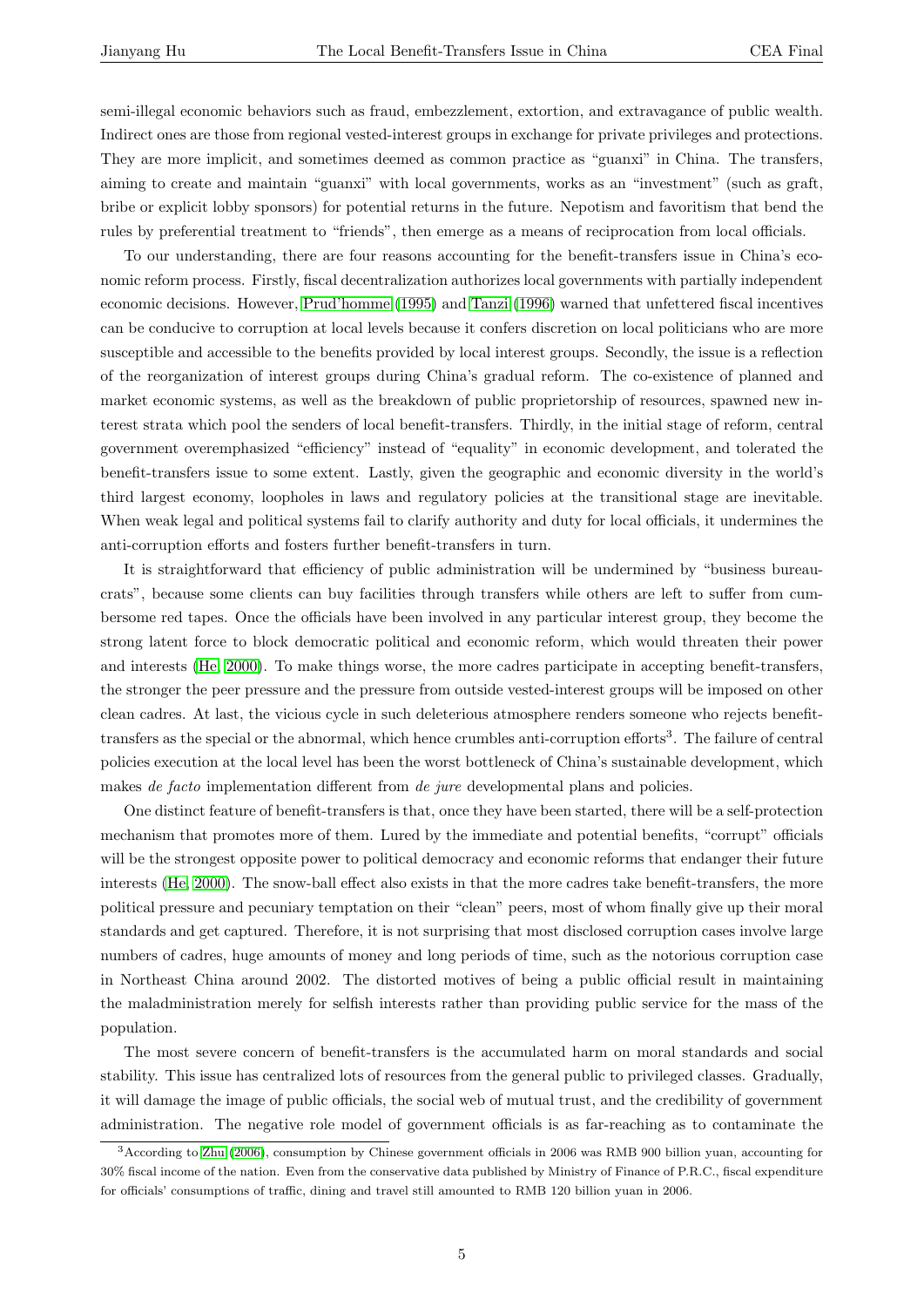ethics and morality of the next generation. Moreover, discontentment may spread among the victims; the worst case, however, is that the dissatisfaction of normal citizens escalates into the rage and hatred against the government, and shakes the groundwork of the CPC's governance. The public outrage with the mounting corruption partially explains 1989 Tianmen Square event (Simmie and Nixon, 1989). Plenty of similar events have already happened in many other developing countries (see e.g., Harsch, 1993, 1998; Heidenheimer and Johnston, 2002), which are beyond our discussion in this paper.

# 3 Benefit-Transfers Game Model

#### 3.1 Strategic Form of The Game

To abstract the essence of the local benefit-transfers issue, we establish citizens, "semi-benevolent" central government, "self-interested" local government into the following strategic game.

- Payoff of local citizens (CTs):  $u = u(e^+, t^-)$
- Payoff of central government (CG):  $v = v(e^+, u^+)$
- Payoff of local government (LG):  $w(t) = w(e^+, t^+, p^+)$

where  $e$  and  $p$  stand for two explanatory variables: gross economy and CG's evaluation of LG's performance. Variable t denotes the key concept of benefit-transfers.

The result of benefit-transfers is distorted policies and the loss of market efficiency, therefore we describe the detriment with the a negative relationship  $e = e(t^{-})$ . Note t also reduces CG's payoff in that it arouses CTs' dissatisfaction and turns out to be a latent threat to the "Harmonious Society". To the extent that information asymmetry exists between the central and local governments,  $t$  does not explicitly come into the payoff of CG, but into that of CTs. The latter  $(u)$ , in turn, serves an important portion of the former (v) with various supervision channels that local CTs can appeal to the CG. The semi-benevolent CG takes both the economy and  $CTs'$  satisfaction in evaluating local cadres, so both  $e$  and  $u$  should have a positive relationship with p, which is modeled as  $p = p(e^+, u^+)$ .

#### 3.2 Linear Model

Based upon the above discussion, we firstly extend the strategic form into a linear version.

- CT:  $u(\alpha) = e \alpha t$
- CG:  $v(\gamma, \lambda, \beta) = (1 \gamma)e + \beta u$
- LG:  $w(t) = \gamma e + \lambda p + (1 \lambda)t$

where  $\alpha$ ,  $\gamma$ ,  $\lambda$  and  $\beta$  are all positive and linear coefficients.  $\alpha \in \mathbb{R}_+$  illustrates the detriment of benefittransfers on local CTs' payoff. The larger  $\alpha$  is, the more unsatisfied CTs feel about benefit-transfers. Intuitively,  $\alpha$  can represent the severity of societal contradictions on benefit-transfers, and the transparency of public media on publishing the issue. In other words, both aversion and awareness to the issue will influence the size of  $\alpha$ , so it reflects the intensity of supervision by public opinion to some extent.

All coefficients  $\gamma$ ,  $\lambda$  and  $\beta$  are decision variables for CG.  $\gamma \in [0,1]$  indicates the proportion of total fiscal income allocating to LG, so  $1-\gamma$  is the share for CG. This reflects current TSS fiscal system. For the sake of simplicity but without losing its explanatory power, we assume tax is levied on the gross economy  $e$  instead of aggregated household incomes. In general,  $\gamma$  stands for the degree of fiscal incentives to LG.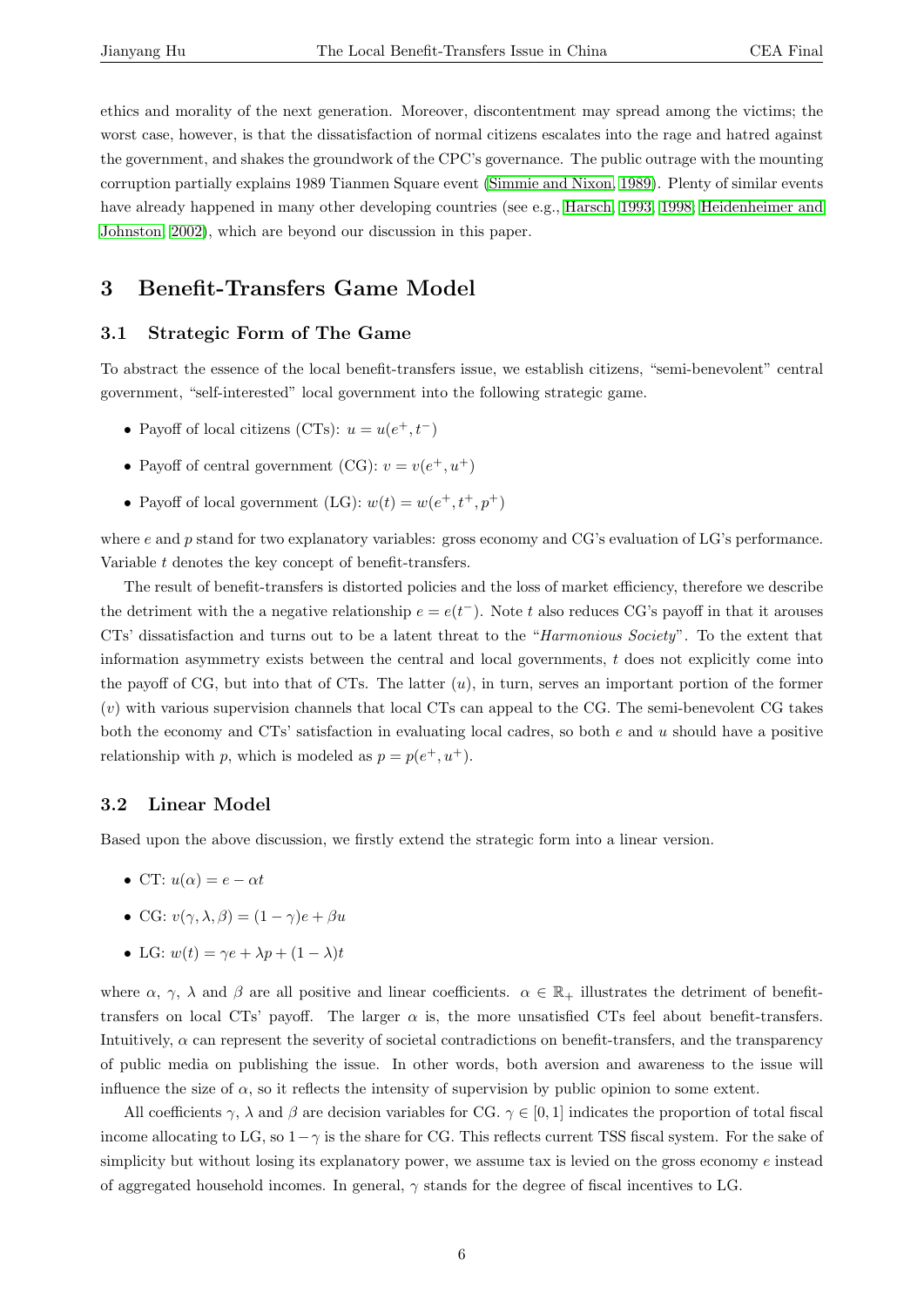<span id="page-6-0"></span>The basic idea of  $\lambda \in [0,1]$  is the local officials' trade-off between the benefit-transfers and performance evaluation, which is shaped by general institutional constraints on LG. If  $\lambda = 1$ , benefit-transfers, whatever the amount is, become irrelevant in LG' payoff, which implies that CG has absolute control over LG. Besides, improved consciousness against corruption can also depress their desire for transfers. Generally speaking, we take  $\lambda$  as the institutional constraints while holding cadres' ethics exogenous.

we also specify the economy and performance evaluation functions in linear forms:

- Performance:  $p = (1 \beta)e + \beta u$
- Economy:  $e = e^* t = (1 + \gamma)e_0 t$ .

The performance evaluation function exhibits how CG weights economic development and CTs' satisfaction in the cadre evaluation system. Larger  $\beta$  indicates more emphasis on CTs' livelihood. For the sake of parsimony, we logically assume  $\beta u$  enters both the performance function and CG's payoff.

The transition from fiscal centralization to decentralization is to stimulate LG to boost the local economy (Jin et al., 2005; Qiao et al., 2008). In our model, it is formulated by  $e^* = (1 + \gamma) e_0$ , where  $e_0$  is the natural output of absolute centralization in a central-planned economy. Fiscal decentralization emancipates the previous confined economic activities, which pulls the natural output, given current fiscal incentives level  $\gamma$ , [up to](#page-13-0)  $e^* = e_0 + \gamma e_0$  $e^* = e_0 + \gamma e_0$  $e^* = e_0 + \gamma e_0$  [in a perfect](#page-14-0) market without any transfer. Additionally, as mentioned in the strategic form, benefit-transfers distort the market, the detrimental effect of which is then simply formulated as the item  $-t$ . Here to prevent unrealistic results, we restrict  $t \in [0, \gamma e_0)$  because it is fiscal decentralization, but not inside planned system, that provides a fertile ground but also puts bounds for transfers.

A simple transformation of linear framework reveals that

- CTs:  $u_l(\alpha) = (1 + \gamma)e_0 (1 + \alpha)t$
- CG:  $v_l(\gamma, \lambda, \beta) = (1 + \gamma)(1 + \beta \gamma)e_0$ £  $1 - \gamma + (1 + \alpha)\beta$ l<br>E t
- LG:  $w_l(t) = (1+\gamma)(\gamma + \lambda)e_0 + (1-\lambda)t (\lambda + \gamma + \alpha\beta\lambda)t$ .

It is obvious to find that the contribution of  $\gamma$  to payoffs are all positive. Besides, CG's and CTs' payoffs are encroached by transfers considering negative coefficients of t. As for the effect of transfers on LG, the benefit  $(1 - \lambda)t$  might well compensate the loss part  $-(\lambda + \gamma + \alpha\beta\lambda)t$ . We summarize it as follows:

Proposition 1 The payoffs of three players are all positively related with fiscal incentives. But benefittransfers worsen payoffs of citizens and central government while the effect on local government's payoff remains uncertain.

During the game cycle, CG publishes tax policy, institutional constraints and performance evaluation policy, i.e.  $(\hat{\gamma}, \hat{\lambda}, \hat{\beta})$ , as common knowledge. Then LG optimizes its transfers amount according to

$$
max_t w_l(t) = (1+\hat{\gamma})(\hat{\gamma}+\hat{\lambda})e_0 + \left[1-\hat{\gamma}-(2+\alpha\hat{\beta})\hat{\lambda}\right]t.
$$

At last, ex post performance is fed back to CG. So when the coefficient of t is negative, namely  $1 - \hat{y} - (2 +$  $\alpha\hat{\beta}$ ) $\hat{\lambda} \leq 0$ , then the acceptance of benefit-transfers makes no sense to LG.

**Proposition 2** Given the exogenous policies  $(\hat{\gamma}, \hat{\lambda}, \hat{\beta})$ , in **Civil Autonomous Society** when  $\alpha \geq \bar{\alpha}_l$  $1-\hat{\gamma}-2\hat{\lambda}$  $\frac{\gamma-2\lambda}{\hat{\lambda}\hat{\beta}}$ , the local government will not take benefit-transfers.

It illustrates that when "rigid" political, economic and legal system cannot be modified flexibly and frequently, more easily maneuvered measures, such as (1) building up a transparent political environment, (2) supporting an open media opinion that uncovers negative reports, and (3) promoting civic awareness against transfers to supervise LG, are also utterly efficacious solutions for the benefit-transfers issue. To sum up, supervision through local public opinion and media opinion can serve the alternative and expedient tool in *Civil Autonomous Society* to prevent LG from benefit-transfers.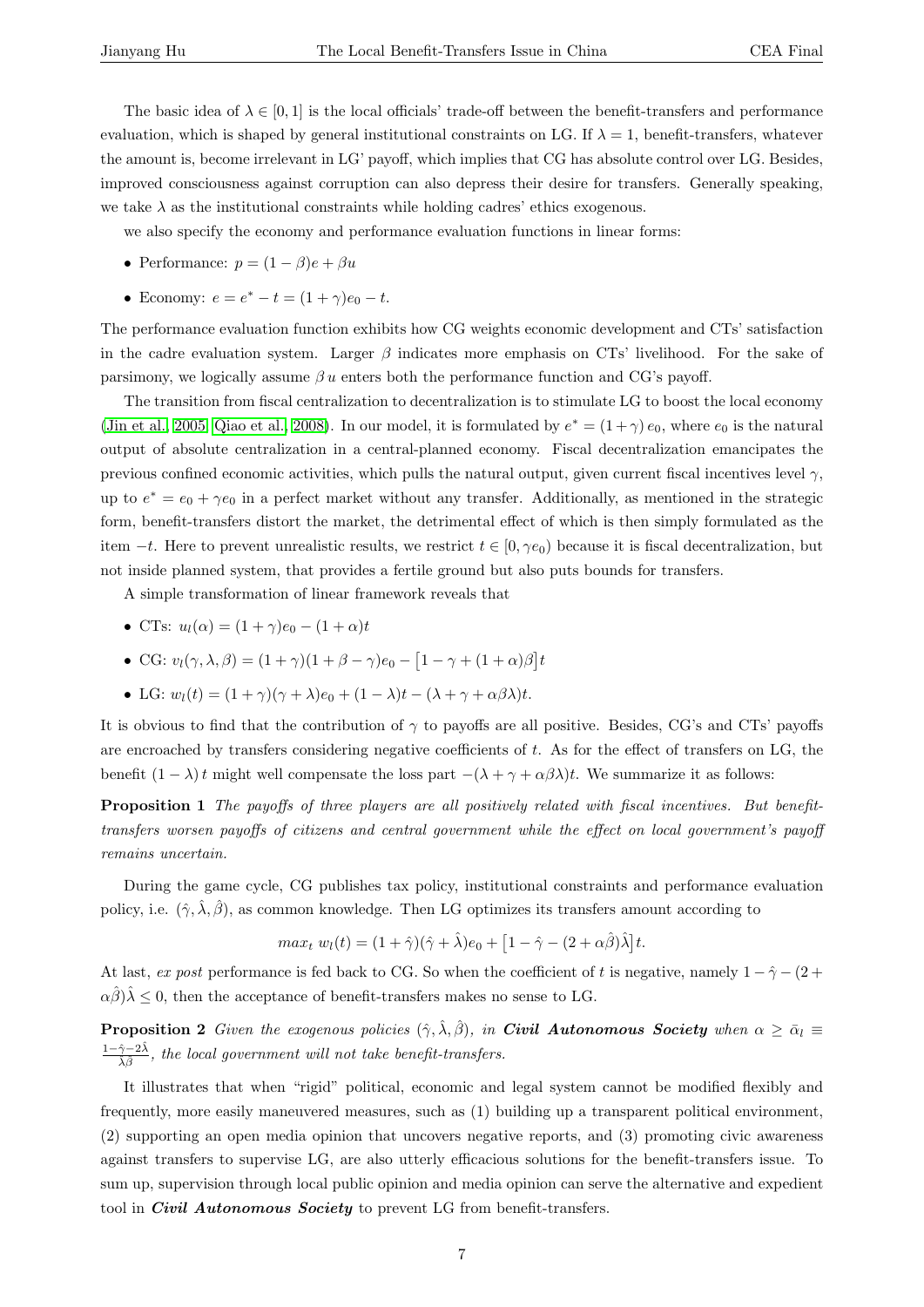<span id="page-7-0"></span>

Figure 1: The effect of  $\lambda$  on benefit-transfers

Figure 2: The effect of  $\gamma$  on benefit-transfers

#### 3.3 Nonlinear Model

Theoretically attractive as the basic model is, it suffers from the main drawback of oversimplifying collective behaviors of citizens. We hence introduce  $t^2$  item such that  $u = e - \alpha_1 t - \alpha_2 t^2$ . It is consistent with the reality because occasional minor benefit-transfers that seldom arouse sensational news are usually negligible; also, human psychology tends to amplify bad news of extreme cases. So  $t^2$ , bringing an accelerating payoff decline as transfers increase, captures the very nature that CTs' lack of response and over reaction on negative reports. For the sake of conciseness, we further simplify the nonlinear form into  $u = e - \alpha' t^2$  with possible coordinate translation. Holding other conditions, the simplified payoffs are

- CTs:  $u_n(\alpha') = (1 + \gamma)e_0 t \alpha' t^2$
- CG:  $v_n(\gamma, \lambda, \beta) = (1 + \gamma)(1 + \beta \gamma)e_0 (1 + \beta \gamma)t \alpha'\beta t^2$
- LG:  $w_n(t) = (1+\gamma)(\gamma+\lambda)e_0 + (1-\gamma-2\lambda)t \alpha'\beta\lambda t^2$ .

Let  $\partial w_n$  $\overline{f}$  $\partial t = 0$ , then the best response of LG is

$$
t^* = \arg \max_t w(t) = \max \left\{ \frac{1 - \hat{\gamma} - 2\hat{\lambda}}{2\hat{\alpha}'\hat{\beta}\hat{\lambda}}; 0 \right\}, \quad \text{with } t^*_+ = \frac{1 - \hat{\gamma} - 2\hat{\lambda}}{2\hat{\alpha}'\hat{\beta}\hat{\lambda}}.
$$

Thus whether there are transfers is determined together by  $\lambda$  (the institutional checks on LG),  $\gamma$  (the degree of fiscal incentives),  $\alpha'$  (the intensity of supervision by public opinion) and  $\beta$  (evaluation weight on CTs' satisfaction). A clean governance means  $t^*_{+} \leq 0 \Rightarrow 1 - \hat{\gamma} - 2\hat{\lambda} \leq 0$ , so we can easily conclude:

**Proposition 3** Suppose that  $\lambda \geq \overline{\lambda} \equiv 0.5$ , namely sufficiently strong institutional constraints that make local cadres concern career more than benefit-transfers, then no transfers will ever occur. Moreover, for  $\lambda \in [0, 0.5)$ , it is still possible that sufficiently large  $\tilde{\gamma}$  that lets  $\lambda \geq \frac{1-\tilde{\gamma}}{2}$  can prevent benefit-transfers issue.

The numerator part of  $t^*_+$  reveals that  $\lambda$  and  $\gamma$  possess stronger effects on benefit-transfers issue than  $\alpha$ and  $\beta$ . Figure 1<sup>4</sup> shows that institutional constraints, with critical point  $\bar{\lambda} = 0.25$ , have a significant effect of prevention as indicated in Proposition 3. It inspires CG to establish strong and aligned conformity, either in political or legal ways, as well as to shape the philosophy and value belief for local governance. However,  $\prod_{i=1}^{n}$ թ∖  $\ddot{\phantom{1}}$ ∂λ  $\vert = (1 - \gamma) / \langle$  $(2\alpha/\beta\lambda^2)$ , which indicates marginal effect of institutional constraints is diminishing while figure  $2^5$  shows that of fiscal incentives remains steady. Also, any increase in  $\alpha'$ ,  $\beta$  and  $\gamma$  will abate the incremental effect of institutional constraints  $\lambda$ . Thus, CG should maneuver miscellaneous policies comprehensively and switch the focus when one policy has become weak.

<sup>&</sup>lt;sup>4</sup>For simple qualitative analysis, we thus assume all the other three parameters equal 0.5 when assessing the effect of  $\lambda$ .

<sup>&</sup>lt;sup>5</sup>To exhibit the effect of parameters on benefit-transfers, we choose  $\lambda = 0.2$  to ensure there is positive transfers.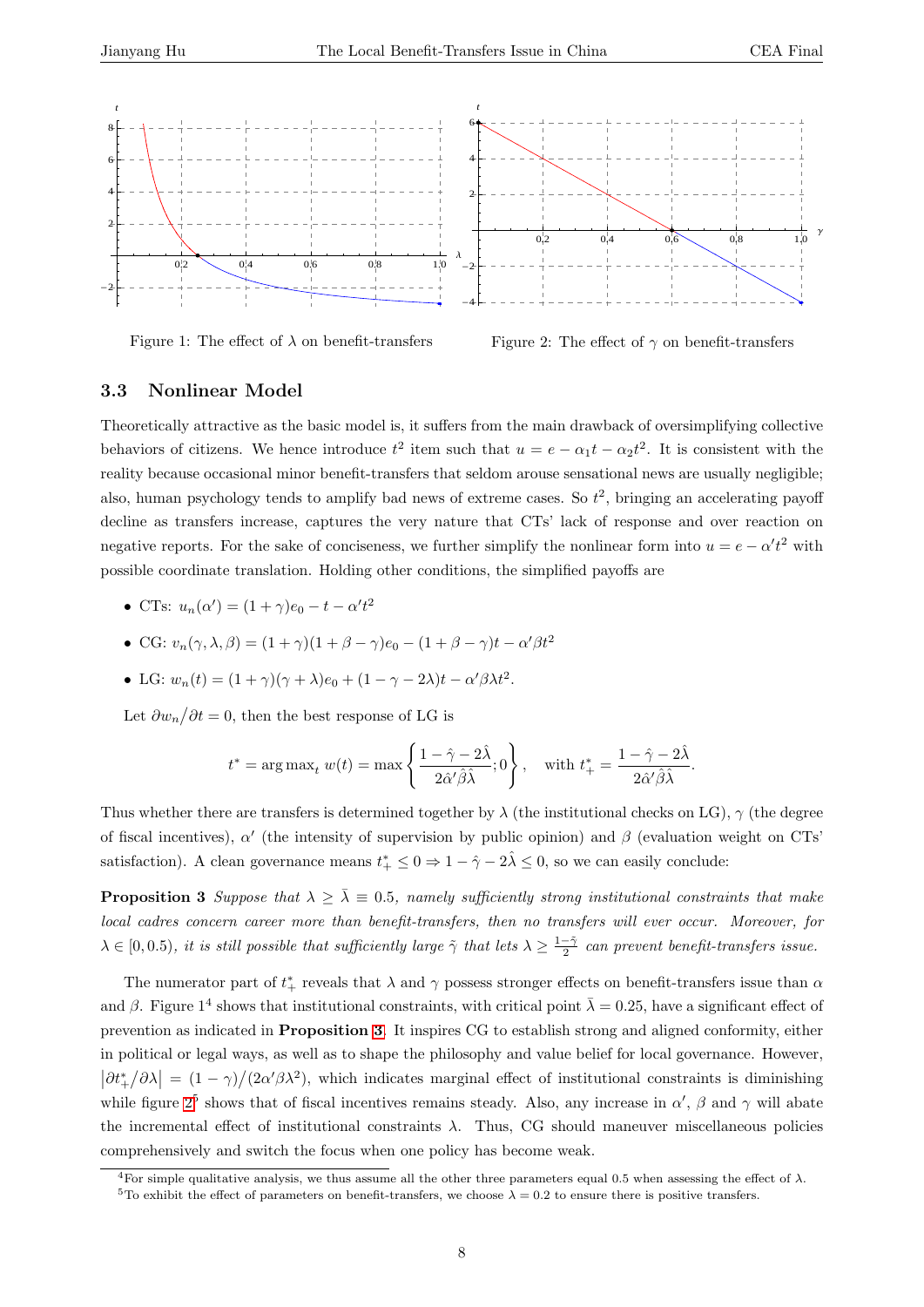#### 3.4 Competing Model

In this subsection, we extend the linear model more realistically to postulate more than one LG, whose competition on economy reflected in performance evaluation might bring different results.

Theoretically, we assume there are n  $(n \geq 2)$  local governments (LGs) in the game and CTs are separated by this geographical division as well. To put it simply, we assume that in every region the gross economy is  $e^*/n$  and transfers are  $t_i = t/n$  equally. The essence of economic contest is embodied in the performance evaluation function. All the other aspects of competition can be ultimately concluded into the evaluation function since only the CG's power of appointment or removal is the very pressure of regional competition. Thereby, the competing model extended from the linear model can be formulated as below:

- CTs:  $u_i = e_i \alpha t_i$
- CG:  $v = (1 \gamma) \sum_{i=1}^{n} e_i + \beta \sum_{i=1}^{n} u_i$
- LG:  $w_i = \gamma e_i + \lambda p_i + (1 \lambda)t_i$

with the performance and economy function of LGs as

- Performance:  $p_i = (1 \beta)e_i + \beta u_i \eta e_{-i}$
- Local economy:  $e_i = e$  $\overline{1}$  $n = e^*/$  $n - t$  $\overline{1}$  $n = (1 + \gamma)e_0$  $\overline{1}$  $n-t_i$ .

Subscript  $i \in \{1, \ldots, n\}$  denotes n regions, while  $e_{-i}$  denotes the gross economy of other regions, namely  $e_{-i} = \sum$  $i \in e_i - e_i$ . Coefficient  $\eta \in \mathbb{R}_+$  is the key parameter that characterizes the degree of economic competition among regions, which might be published by CG or internally perceived by central-local communication. The more fierce the *de facto* competition of economic performance, the larger  $\eta$  will be.

Lack of political and economic compensation for the loss item  $-\eta e_{-i}$  in LGs' payoff, this is *strict* evaluation policy on governmental competition. Negative item  $-\eta e_{-i}$  will definitely decrease performance evaluation of every local cadre and eventually lead to loss in their payoffs. In other words, this strict policy just makes LGs to compete with each other with only "sticks" but no "carrots".

After summing up the payoffs of different regions, i.e.  $u_c = \sum$  $u_i$  and  $w_c = \sum_i w_i$ , we can get

• CTs: 
$$
u_c(\alpha) = (1 + \gamma)e_0 - (1 + \alpha)t
$$

- CG:  $v_c(\gamma, \lambda, \beta, \eta) = (1 + \gamma)(1 + \beta \gamma)e_0 (1 \gamma + \beta + \alpha \beta)t$
- LGs:  $w_c(t) = (1 + \gamma)$ £  $\gamma + \lambda(1 + \eta - n\eta)$ ¤  $e_0 +$ £  $1 - \gamma - \lambda(2 + \eta - n\eta + \alpha\beta)$ ¤ t

The equilibrium outcomes of CTs and CG hold the same with the linear model. The number of competitors n has negative impact on the constant items  $(1 + \gamma)$  $\frac{1}{2}$  $\gamma + \lambda(1 + \eta - n\eta)$ .<br>T  $e_0$  of LGs, which is consistent with assumption. Surprisingly, both  $n$  and  $\eta$  will induce more benefit-transfers at the aggregate scale, which can also be captured by the difference, where the loss is partially compensated by transfers of  $(n-1)\eta\lambda t$ .

$$
\Delta w_{cl} = w_c - w_l = (n-1)\eta \lambda [t - (1+\gamma)e_0] = (n-1)\eta \lambda t - (n-1)\eta \lambda (1+\gamma)e_0
$$

Though the competition as mutual constraints on LGs is seemingly attractive, why is it instead conducive to benefit-transfers? In a simple situation  $(n = 2)$ , the payoff of first LG is

$$
w_1 = \frac{1}{2}(1+\gamma)(\gamma + \lambda - \lambda \eta)e_0 + (1-\gamma - 2\lambda - \alpha \beta \lambda)t_1 + \eta \lambda t_2.
$$

Except  $(1 - \gamma - 2\lambda - \alpha\beta\lambda)t_1$  item showing it enjoys the same level of transfers with the linear model,  $\eta\lambda t_2$ tells us transfers accepted by another LG can also contribute to its payoff because only relative performances are measured! Thus there is no surprise that the net effect of strict policy is stimulating LGs to "cooperate"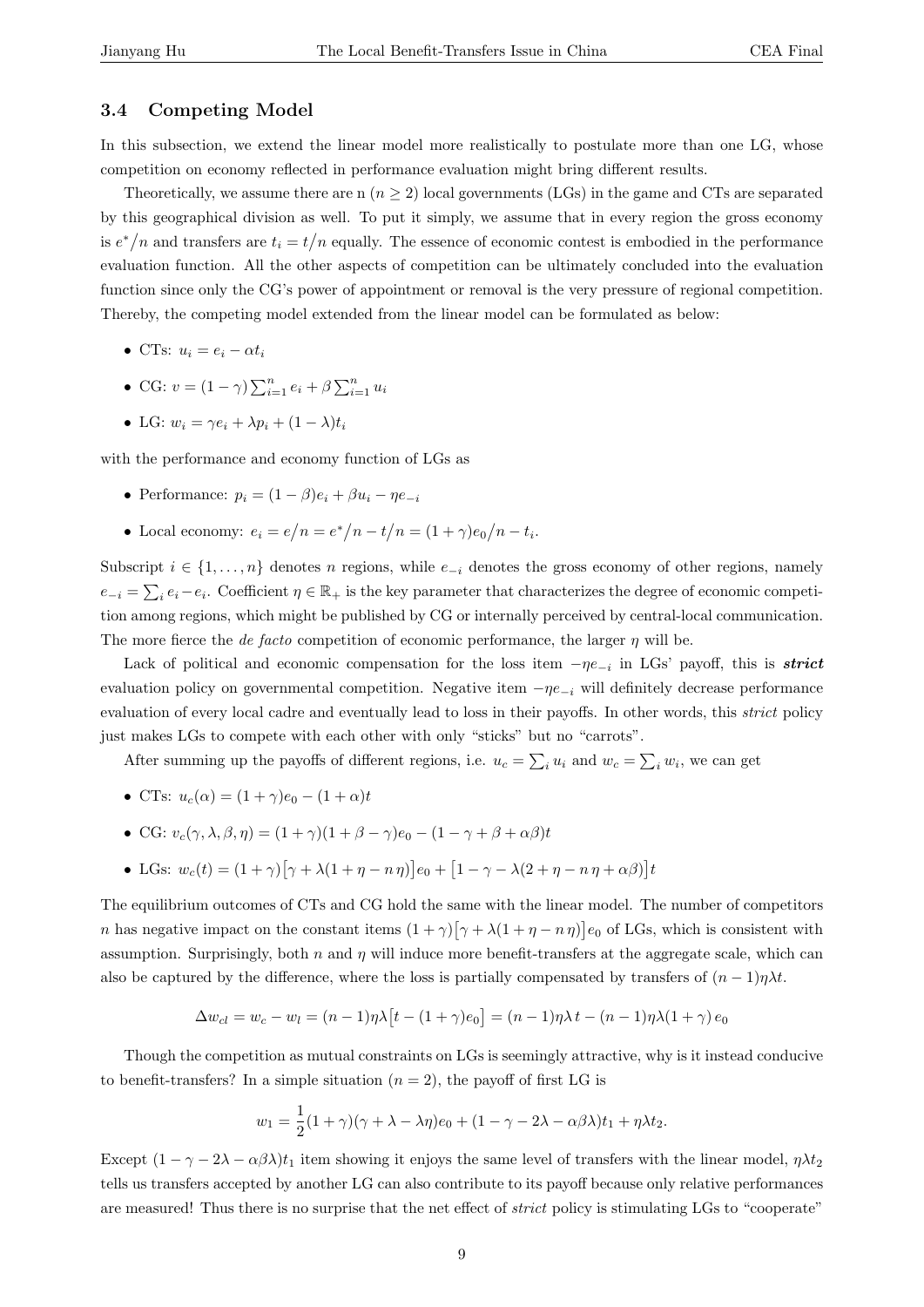<span id="page-9-0"></span>in taking transfers for the sake of compensating their loss in performance evaluation. Competition also harms effects of other policy parameters, which makes the issue difficult to tackle. Take **Proposition 2** for example, if other conditions are held unchanged, stronger media supervision is required such that  $\bar{\alpha}_c > \bar{\alpha}_l$ with new critical  $\bar{\alpha}_c \equiv \frac{1-\hat{\gamma}-2\hat{\lambda}+(n-1)\hat{\eta}\hat{\lambda}}{\hat{\gamma}^2}$  $\frac{1 + (n-1)\eta\lambda}{\hat{\lambda}\hat{\beta}}$ .

As an alternative to *strict* evaluation policy, we provide **balanced** evaluation policy that  $p_i = (1 - \beta)e_i + \beta e_i$  $p_i = (1 - \beta)e_i + \beta e_i$  $p_i = (1 - \beta)e_i + \beta e_i$  $(\beta + \eta)u_i - \eta e_{-i}$ . It takes a comprehensive viewpoint to balance LGs' payoff because the increased weight on CTs' satisfaction  $\eta u_i$  ("carrots" for LGs) compensates for the loss in economic competition.

- CTs:  $u_{\tilde{c}}(\alpha) = (1 + \gamma)e_0 (1 + \alpha)t$
- CG:  $v_{\tilde{c}}(\gamma, \lambda, \beta, \eta) = (1 + \gamma)(1 + \beta \gamma)e_0 (1 \gamma + \beta + \alpha\beta)t$
- LG:  $w_{\tilde{c}}(t) = (1 + \gamma)(\gamma + \lambda)e_0 + (1 \lambda)t (\lambda + \gamma + \alpha\beta\lambda)t \alpha\eta\lambda t$ .

The payoffs of CTs and CG still hold the same. At this time, the item  $-\alpha \eta \lambda t$  indicates that balanced policy does make competition counteract the avarice of taking benefit-transfers. Another interesting result is that  $n$  is irrelevant with the overall payoff of LGs as a whole. So it is easier for CG to control the degree of competition merely based upon evaluation parameter  $\eta$ . The difference of LGs' payoff is  $\Delta w_{\tilde{c}l} =$  $w_{\tilde{c}} - w_l = -\alpha \eta \lambda t$ . It sends LGs a signal that the higher degree of competition  $(\eta)$ , media transparency  $(\alpha)$ and institutional checks  $(\lambda)$ , the less attractive to taking benefit-transfers. we summarize it as follows:

**Proposition 4 Strict** evaluation policy based upon regional economic competition actually facilitates more benefit-transfers and makes it more difficult to solve. On the contrary, **balanced** policy renders governmental competition as an efficacious instrument to deal with this issue.

### 4 Empirical Analysis

#### 4.1 Data and Measurement

All macroeconomic data are derived from "China Economic Information Web" *(db.cei.gov.cn)* and treated as no measurement errors (see Feltensteina and Iwatab, 2005). The data include 31 provinces, autonomous regions, and directly administered municipalities during 1995 ∼ 2005 except Taiwan, Hong Kong and Macau.

Social Welfare is taken as an alternative indicator of payoffs of citizens. It is divided further into two parts—economic growth and [other welfare. The forme](#page-13-0)r  $(Growth_{i,t})$  $(Growth_{i,t})$  $(Growth_{i,t})$  is measured by real GDP growth at provincial level. The latter is only measured by employee salary ratio  $(Salary_{i,t})$  as the first trial. It is defined as the provincial employees' salary *per capita* divided by the national salary *per capita* each year.

Fiscal Incentives are denoted by fiscal decentralization in expenditure aspect (see, e.g., Qiao et al., **FISCAI INCENTIVES** are denoted by fiscal decentralization in expenditure aspect (see, e.g., Qiao et al., 2008). The corresponding formula is  $DEC_{i,t} = \frac{LX_{it}/POP_{it}}{LX_{it}/POP_{it} + CX_{t}/\sum_{i} POP_{it}}$  where  $LX_{it}$  denotes the fiscal expenditure for province i in year t,  $POP_{it}$  denotes the population for province i in year t, and  $CX_t$  denotes the central expenditure in year t. It at least captures the direction of decentralization.

[B](#page-14-0)enefit-Transfers are the most difficult to measure directly. Thereby, we take an indirect approach to measure its degree by local governments' abilities, motives or benefits of protecting their revenues assuming a proportional relation in between. Since the outcome of transfers is reciprocating privilege that favors certain people or groups, it inspires us to use the ratio of policy-related subsidies to local fiscal expenditure  $(TRS_{i,t})$  as the indicator of benefit-transfers. This ratio measures the ability and propensity of provincial government to provide priority to some vested-interest groups, such as local SOEs.

Governmental Competition is defined as  $COMP_{i,t} = -(Growth_{i,t} - Growth_t)$  where  $Growth_t$  denotes the average real growth rate nationwide. It goes with common sense that the regions outperforming their counterparts tend to have relatively less pressure from competition.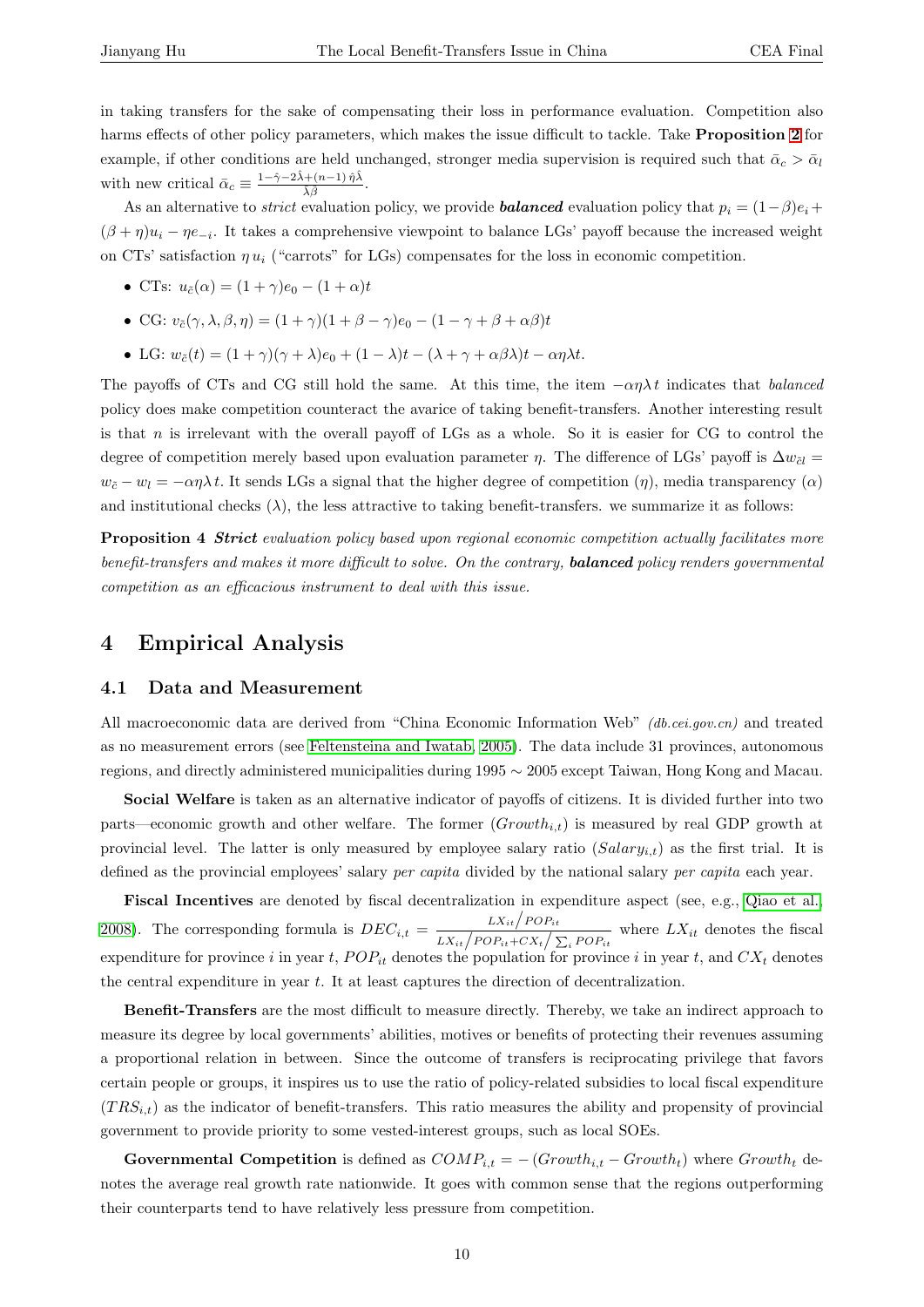#### 4.2 General Model Test

The following econometric models examine how fiscal incentives and benefit-transfers affect social welfare.

$$
Growth_{i,t} = \phi DEC_{i,t} + \theta TRS_{i,t} + \varphi CAPITAL_{i,t} + \zeta LABOR_{i,t} + \varepsilon_{i,t}
$$
\n
$$
\tag{1}
$$

$$
Salary_{i,t} = \phi \, DEC_{i,t} + \theta \, TRS_{i,t} + \varphi \, NSOE_{i,t} + \zeta \, OP_{i,t} + \varepsilon_{i,t} \tag{2}
$$

where the error item  $\varepsilon_{i,t}$  captures all omitted influences. In the estimation of economic growth, the growth rate of capital investment ratio  $(CAPITAL_{i,t})$  and logarithm of aggregate labor force  $(LABOR_{i,t})$  are included as the control variables according to the neoclassical model of Barro (1990). In the estimation of salary, we use the reform stage of SOEs  $(NSOE_{i,t})$ <sup>6</sup> and the degree of openness  $OP_{i,t}$ )<sup>7</sup> to control the regional disparity in geographic superiority and favoring policies. Regression results and the robustness test, using panel data techniques (Baltagi, 2001; Wooldridge, 2002), are sho[wn in Table](#page-12-0) 1 and Table  $2^8$ .

| Dependent Variable:     |                       |                           |                           |                          |                           |                          |
|-------------------------|-----------------------|---------------------------|---------------------------|--------------------------|---------------------------|--------------------------|
| Real GDP growth rate    | (1)                   | $\left( 2\right)$         | (3)                       | (4)                      | (5)                       | (6)                      |
| DEC                     | $0.047***$<br>(2.769) |                           | $0.060***$<br>(4.639)     | $0.128***$<br>(6.348)    |                           | $0.127***$<br>(8.187)    |
| <b>TRS</b>              |                       | $-0.204***$<br>$(-4.646)$ | $-0.166***$<br>$(-3.825)$ |                          | $-0.169***$<br>$(-3.935)$ | $-0.095**$<br>$(-2.356)$ |
| CAPITAL                 |                       |                           |                           | $0.325***$<br>(8.591)    | $0.173***$<br>(5.082)     | $0.206***$<br>(6.587)    |
| <i>LABOR</i>            |                       |                           |                           | $0.011***$<br>(5.706)    | 0.001<br>(0.618)          | $0.009***$<br>(5.867)    |
| Intercept               | $0.079***$<br>(6.440) | $0.116***$<br>(54.910)    | $0.072***$<br>(7.395)     | $-0.063**$<br>$(-2.364)$ | $0.109***$<br>(11.817)    | $-0.044**$<br>$(-2.147)$ |
| $\mathbf{R}^2$          | 0.017                 | 0.062                     | 0.120                     | 0.218                    | 0.132                     | 0.280                    |
| Adjusted $\mathbb{R}^2$ | 0.015                 | 0.059                     | 0.114                     | 0.213                    | 0.124                     | 0.271                    |

Table 1: Regression results of GDP growth rate.

In the perspective of economic growth, there is strong evidence indicated in Table 1 that fiscal decentralization alone contributes to the growth. That is, assigning more expenditure down to sub-national level leads to higher growth rate. It is still very significant when we introduce benefit-transfers in column (3), as well as in column (4) and (6) of robustness test by adding control variables  $CAPITAL$  and  $LABOR$ . Secondly, benefit-transfers do significantly deter economic growth both alone and together with decentralization. Thus, the general framework of adverse impact of transfers on economy is affirmative and elimination of benefit-transfers will be beneficial to growth. Moreover, it is interesting that the negative impact of transfers declines when decentralization is included together as regressors according to column (2) vs (3) and column (5) vs (6). It illustrates that decentralization is a very attractive policy to promote economy because it can somewhat alleviate the detriment of benefit-transfers issue<sup>9</sup>.

#### 4.3 Parameter Effects Test

The second step is to verify the effects of parameters on the benefit-transfers issue. There are five parameters:  $\alpha$ ,  $\beta$ ,  $\gamma$ ,  $\lambda$  and  $\eta$ . Due to unavailability of data, we only test the parameter effects of decentralization degree

 $6NSOE_{i,t} = 1$  – the ratio of employees engaged by state-owned enterprises (SOEs) to the total employees of the nation.

 ${}^{7}OP_{i,t}$  =the provincial foreign direct investment (FDI) divided by provincial GDP.

 ${}^{8}$  For Table 1, Table 2 and Table 3, (1) Sample size is 330, (2) T-statistics are in parentheses, (3) Asterisks indicate variables whose coefficients are significant at the  $10\%$  (\*),  $5\%$  (\*\*), and  $1\%$  (\*\*\*) levels.

<sup>&</sup>lt;sup>9</sup>The result in Table 2 is quite similar with Table1, but much more significant and supporting, in views of larger  $R<sup>2</sup>$  and adjusted  $\mathbb{R}^2$ . Because of limited pages, its analysis is omitted in this extracted version.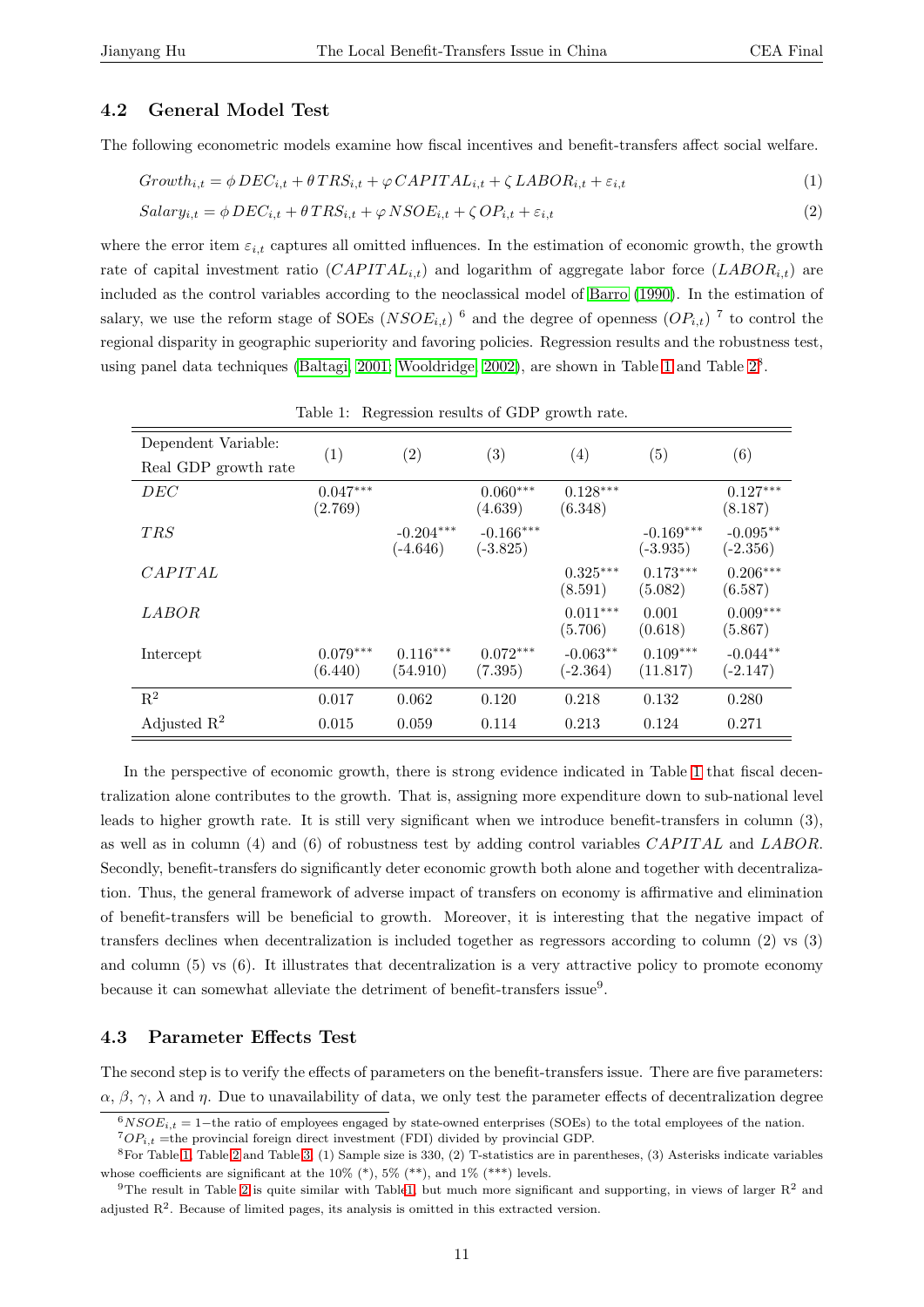<span id="page-11-0"></span>

| Dependent Variable:      |                           | (2)                       | (3)                       | $\left( 4\right)$         | (5)                       |                           |
|--------------------------|---------------------------|---------------------------|---------------------------|---------------------------|---------------------------|---------------------------|
| Proviancial salary ratio | (1)                       |                           |                           |                           |                           | (6)                       |
| DEC                      | $2.232***$<br>(23.929)    |                           | $2.397***$<br>(22.658)    | $2.122***$<br>(21.422)    |                           | $2.253***$<br>(20.240)    |
| T R.S                    |                           | $-4.097***$<br>$(-7.318)$ | $-2.571***$<br>$(-7.216)$ |                           | $-2.905***$<br>$(-5.367)$ | $-2.033***$<br>$(-5.599)$ |
| <i>NSOE</i>              |                           |                           |                           | $0.542***$<br>(7.002)     | $0.488***$<br>(3.769)     | $0.367***$<br>(4.245)     |
| OP                       |                           |                           |                           | $0.271***$<br>(2.767)     | $1.038***$<br>(6.982)     | $0.221**$<br>(2.065)      |
| Intercept                | $-0.586***$<br>$(-8.690)$ | $1.174***$<br>(43.330)    | $-0.605***$<br>$(-7.531)$ | $-0.678***$<br>$(-9.554)$ | $0.908***$<br>(17.906)    | $-0.645***$<br>$(-7.689)$ |
| $\mathbf{R}^2$           | 0.561                     | 0.140                     | 0.666                     | 0.629                     | 0.297                     | 0.689                     |
| Adjusted $\mathbb{R}^2$  | 0.560                     | 0.138                     | 0.663                     | 0.627                     | 0.291                     | 0.685                     |

Table 2: Regression results of provincial salary.

 $(\gamma)$  and competition degree  $(\eta)$  on local benefit-transfers in the following econometric model:

$$
TRS_{i,t} = \phi COMP_{i,t-1} + \theta DEC_{i,t-1} + \varphi OP_{i,t-1} + \varepsilon_{i,t}.
$$
\n
$$
(3)
$$

 $OP$  is also employed as the control variable because openness can be regarded as a general indicator of the overall developing stage of the region. Note that the lagged form of competition and decentralization is included as regressors because local governments make optimal decisions according to "ex post" information on fiscal incentives and competition degree they have perceived .

| Dependent Variable:     |                        | $\left( 2\right)$         | $\left( 3\right)$        | (4)                       | $\left( 5\right)$        | (6)                      |
|-------------------------|------------------------|---------------------------|--------------------------|---------------------------|--------------------------|--------------------------|
| Benefit-transfers       | (1)                    |                           |                          |                           |                          |                          |
| $COMP_{-1}$             | $0.188***$<br>(2.981)  |                           | $0.149**$<br>(2.306)     | $0.174***$<br>(2.791)     |                          | $0.154**$<br>(2.400)     |
| $DEC_{-1}$              |                        | $-0.049***$<br>$(-3.058)$ | $-0.039**$<br>$(-2.403)$ |                           | $-0.033*$<br>$(-1.902)$  | $-0.023$<br>$(-1.276)$   |
| $OP_{-1}$               |                        |                           |                          | $-0.046***$<br>$(-3.047)$ | $-0.036**$<br>$(-2.153)$ | $-0.037**$<br>$(-2.254)$ |
| Intercept               | $0.034***$<br>(15.204) | $0.074***$<br>(6.444)     | $0.063***$<br>(5.151)    | $0.038***$<br>(14.831)    | $0.066***$<br>(5.448)    | $0.054***$<br>(4.224)    |
| $\mathbf{R}^2$          | 0.026                  | 0.028                     | 0.043                    | 0.053                     | 0.041                    | 0.058                    |
| Adjusted $\mathbb{R}^2$ | 0.023                  | 0.025                     | 0.037                    | 0.047                     | 0.035                    | 0.049                    |

Table 3: Regression result of parameter effects.

Table 3 indicates that governmental competition significantly induces more benefit-transfers behaviors according to column  $(1)$ ,  $(3)$ ,  $(4)$  and  $(6)$ . This phenomenon reminds us of the *strict* evaluation policy in **Proposition 4** with only "sticks" but no "carrots". Thereby, we highly suggest the adoption of balanced evaluation policy in order to align local agendas through proper compensation for regional competition.

Table 3 also shows that decentralization can alleviate the benefit-transfers issue. The results in column (2), (3) and [\(5\)](#page-9-0) are statistically convincing. Since this issue mainly arises at local levels, why can recentralization not resolve the issue as usually expected? Notice that re-centralization harms the benefits, authorities and fiscal incentives of local officials, who then resort to private benefit-transfers to compensate the loss in their payoffs. Thus generally speaking, while decentralization provides fertile ground for transfers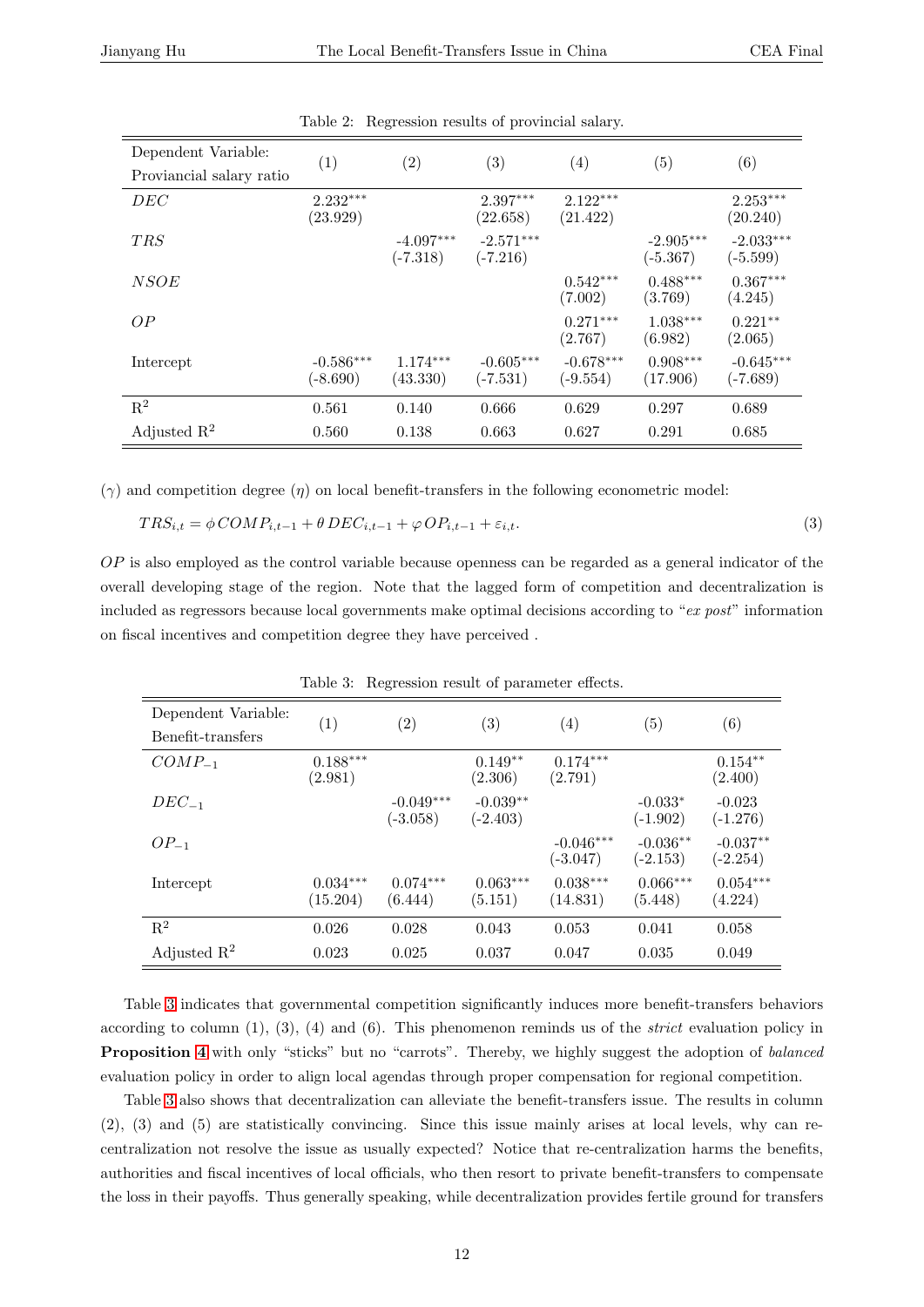<span id="page-12-0"></span>at first, it also spurs local governments to hold broader accountability for the local economy from grabbing hand to helping hand (see Olson, 1993; Chen, 2004, for the notion of grabbing hand).

Lastly, the control variable OP significantly abates benefit-transfers. Openness in China is usually positively associated with cleaner governance style and a sounder legal system  $(\lambda \uparrow)$ , as well as a stronger civil awareness  $(\alpha \uparrow)$ . So i[t also confirm](#page-14-0)[s the](#page-13-0) [relevan](#page-13-0)t results in theoretical models.

## 5 Conclusion and Further Study

In this paper, we have argued that the essence to resolve miscellaneous issues during China's reform is to provide a sound political economic infrastructure. The kernel concept we propose is the local benefittransfers issue, which results in a distortional execution of central policy at the local level.

The benefit-transfers game model involves three players: citizens, central and local government in China's political-economic context. Five critical parameters serve as crucial policies to control and resolve the benefittransfers issue—the intensity of supervision by public opinion  $(\alpha)$ , weight on citizens' livelihood of cadre evaluation system  $(\beta)$ , the degree of fiscal incentives  $(\gamma)$ , the institutional constraints on local government  $(\lambda)$ , and the degree of local governmental competition  $(\eta)$ .

In this framework, **Proposition 1** exhibits an adverse influence of benefit-transfers on social welfare while the impact of fiscal incentives is positive, which is verified in a general model test empirically. Proposition 2 proposes supervision through public opinion in *civil autonomous society*. After considering citizens' irrational behaviors, Proposition [3](#page-6-0) suggests that institutional constraints are the most powerful measures of preventing or even eliminating benefit-transfers. Finally, regional governmental competition is considered [in](#page-6-0) the competing model, and Proposition 4 shows the competition can either facilitate or reduce transfers, depending on whether *strict* or *b[ala](#page-7-0)nced* evaluation policy is adopted. Empirical analysis on parameter effects testifies the effects of  $\gamma$  and  $\eta$ , and implies *strict* evaluation policy is now adopted in China.

The general insights of this paper is th[at](#page-9-0) the analysis of China's political and economic reform should start with the underlying game analysis between central and local governments, because China's reform is highly policy-oriented. Future researches can delve into specific economic and political issues based on this general framework. In the long run, we can also experiment institutional designs with the theoretical framework to solve the local benefit-transfers issue eventually.

### References

- Acemoglu, D., Johnson, S., Querubin, P. and Robinson, J. A. (2008), When does policy reform work? the case of central bank independence, NBER Working Paper vol. 14033, National Bureau of Economic Research, Cambridge, MA.
- Alesina, A., Ignazio, A. and Federico, E. (2001), Institutional rules for federation, NBER Working Paper vol. 8646, National Bureau of Economic Research, Cambridge, MA.
- Bahl and Roy, W. (1999), *Fiscal policy in China: taxation and intergovernmental fiscal relations*, The 1990 Institute, San Franncisco.
- Bai, C., Du, Y. and Tao, Z. (2004), 'Local protectionism and regional specialization: Evidence from china's industries', Journal of International Economics 63, 397–417.
- Bai, C., Tao, Z. and Tong, Y. S. (2008), 'Bureaucratic integration and regional specialization in china', China Economic Review 19, 308–319.
- Baltagi, B. H. (2001), *Econometric Analysis of Panel Data (2<sup>nd</sup> ed.)*, John Wiley, Chichester, Sussex.
- Barro, R. (1990), 'Government spending in a simple model of endogenous growth', Journal of Political Economy 95, 103–125.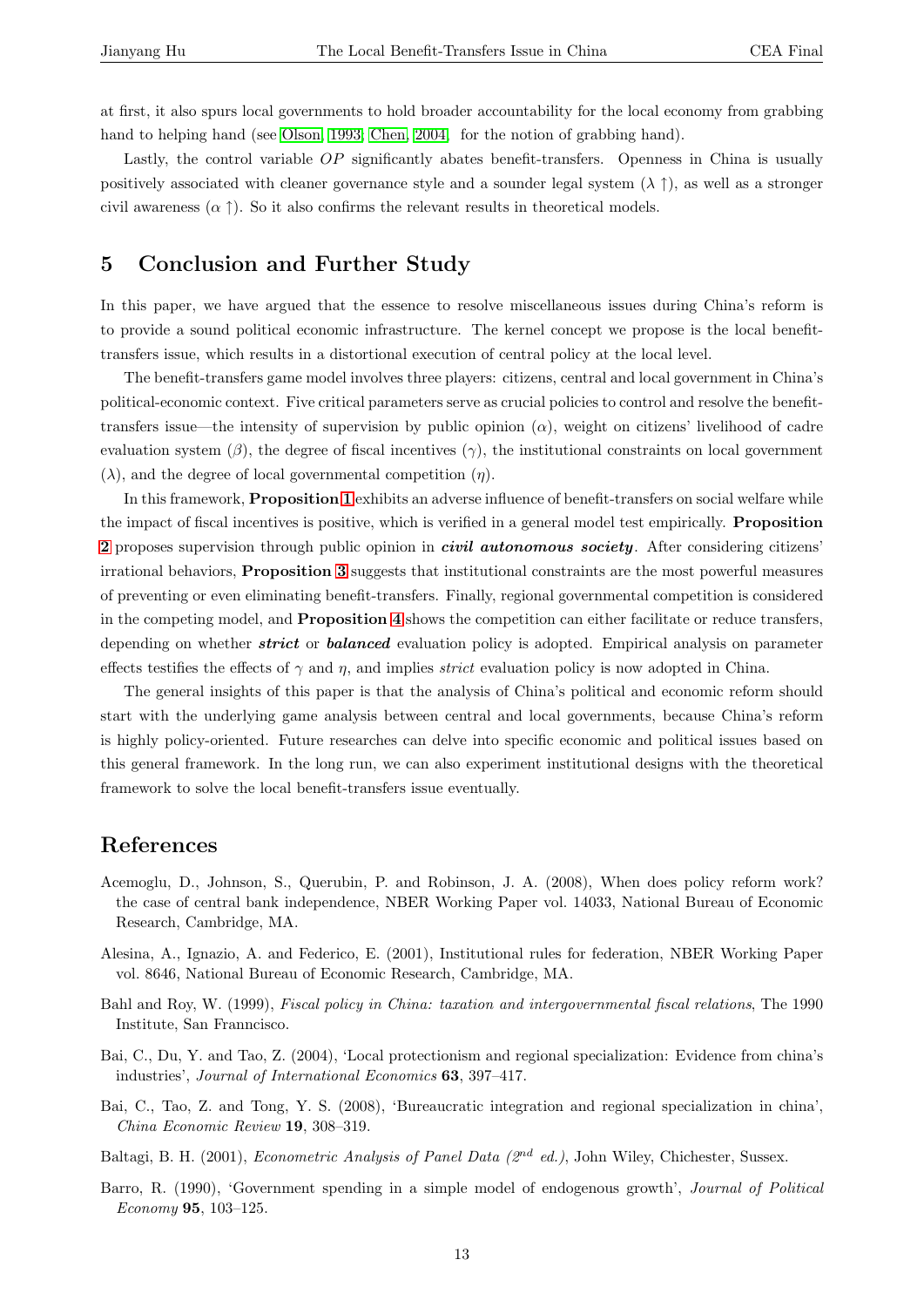- <span id="page-13-0"></span>Besley, T. and Case, A. (1996), 'Incumbent behavior: vote-seeking, tax-setting and yardstick competition', American Economic Review 85, 25–45.
- Blanchard, O. and Shleifer, A. (2001), Federalism with and without political centralization: China vs. russia, IMF staff papers special issue, International Monetary Fund.
- Brandt, L. and Zhu, X. (2000), 'Redistribution in a decentralized economy: growth and inflation in china under reform', Journal of Political Economy 108, 422–439.
- Brueckner, J. K. (2000), 'Fiscal decentralization in developing countries: The effects of local corruption and tax evasion', Annals of Economics and Finance  $1(1)$ , 1–18.
- Chen, K. (2004), 'Fiscal centralization and the form of corruption in china', European Journal of Political Economy 20, 1001–1009.
- Cullen, R. and Fu, H. L. (1997), China's ambitious inter-governmental fiscal reform agenda, in D. Xu and J. Li, eds, 'Tax reform in China', China's Economic Publisher, Beijing, pp. 354–366.
- Davoodi, H. and Zou, H. F. (2000), 'Fiscal decentralization and economic growth: A cross-country study', Journal of Urban Economics 43, 244–257.
- Demurger, S., Sachs, J. D., Woo, W. T., Bao, S., Chang, G. and Gene, A. M. (2002), Geography, economic policy, and regional development in china, NBER Working Paper vol. 8897, National Bureau of Economic Research, Cambridge, MA.
- Edin, M. (2000), 'Market forces and communist power: local political institutions and economic development in china'. Department of Government, Uppsala University.
- Feltensteina, A. and Iwatab, S. (2005), 'Decentralization and macroeconomic performance in china: regional autonomy has its costs', Journal of Development Economics 76, 481–501.
- Gulati, A. D. and Husain, A. M. (2002), Centripetal forces in china's economic takeoff, IMF staff papers, International Monetary Fund.
- Harsch, E. (1993), 'Accumulators and democrats: Challenging state corruption in africa', Journal of Modern African Studies  $31(1)$ , 31–48.
- Harsch, E. (1998), 'The politics of corruption in latin america', *Journal of Democracy* 9(2), 108–121.
- Hayek, F. A. (1945), 'The use of knowledge in society', American Economic Review 35, 519–530.
- He, Z. (2000), 'Corruption and anti-corruption in reform china', Communist and Post-Communist Studies 33, 243–270.
- Heidenheimer, A. J. and Johnston, M. (2002), *Political Corruption: Concepts & Contexts (3<sup>rd</sup> ed.)*, Transaction Publishers, New Brunswick, NJ.
- Huang, Y. (1995), 'Administrative monitoring in china', The China Quarterly 143, 828–842.
- Huang, Y. (1996), Inflation and investment controls in China: the political economy of central-local relations during the reform era, Cambridge University Press, Cambridge.
- Huang, Y. (2001), 'Political institutions and fiscal reforms in china', Problems of Post-Communism  $48(1), 16-26.$
- Jin, H., Qian, Y. and Weingast, B. R. (2005), 'Regional decentralization and fiscal incentives: Federalism, chinese style', Journal of Public Economics 89, 1719–1742.
- Jin, J. and Zou, H. F. (2003), Soft budget constraints on local government in china, in E. Rodden and Litvack, eds, 'Fiscal decentralization and the challenge of hard budget constraints', MIT Press, Cambridge.
- Kanbur, R. and Zhang, X. (1999), 'Which regional inequality? the evolution of rural-urban and inlandcoastal inequality in china from 1983 to 1995', Journal of Comparative Economics 27(4), 686–701.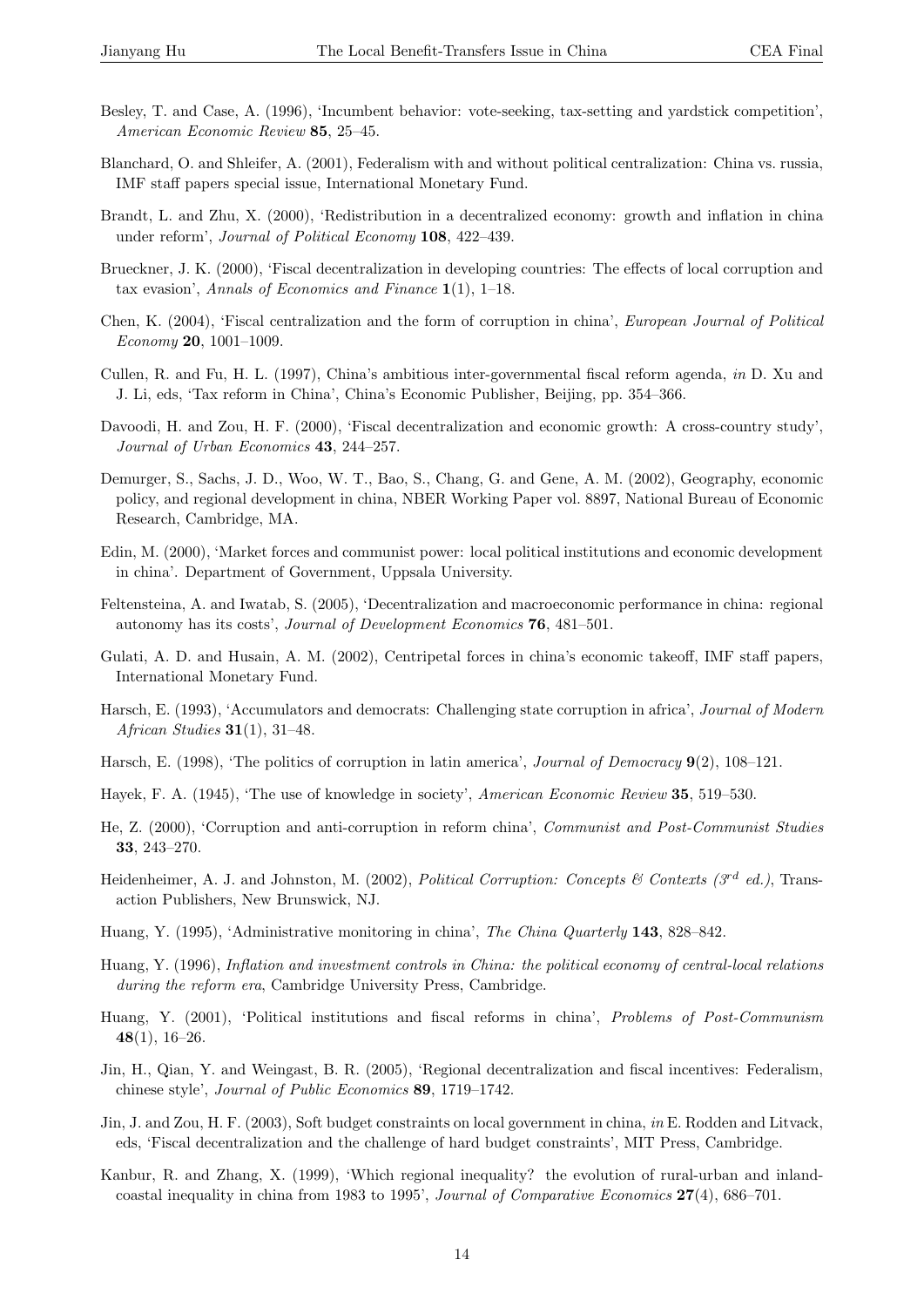- <span id="page-14-0"></span>Knight, J. and Shi, L. (1999), 'Fiscal decentralization: incentives, redistribution and reform in china', Oxford Development Studies 27(1), 5–32.
- Lardy, N. R. (1998), Chinas Unfinished Economic Revolution, Brooking Institution Press, Washington, DC.
- Lee, J. (1995), 'Regional income inequality variations in china', Journal of Economic Development 20(2), 99– 118.
- Li, H. and Zhou, L.-A. (2005), 'Political turnover and economic performance: the incentive role of personnel control in china', Journal of Public Economics 89, 1743–1762.
- Lockwood, B. (2002), 'Distributive politics and the costs of centralisation', Review of Economic Studies 69(2), 313–338.
- Maskin, E., Qian, Y. and Xu, C. (2000), 'Incentives, scale economies, and organization forms', Review of Economic Studies 68, 359–378.
- Muramatsu, M. and Iqbal, F. (2001), 'Understanding japanese centralclocal government relations: Perspectives, models and salient characteristics'. World Bank.
- Musgrave, R. A. (1983), Whose should tax, where, and what?, in J. C., McLure, ed., 'Tax assignment in federal countries', Australian National University Press, Canberra.
- Oates, W. (1972), Fiscal federalism, Harcourt Brace Jovanovich, New York.
- Oates, W. (1993), 'Fiscal decentralization and economic development', National Tax Journal 46, 237–243.
- Olson, M. (1993), 'Dictatorship, democracy, and development', The American Political Science Review 87, 567–576.
- Prud'homme, R. (1995), 'On the dangers of decentralization', The World Bank Research Observer 10(2), 201–220.
- Qian, Y. and Weingast, B. R. (1996), 'China's transition to markets: market-preserving federalism, chinese style', Journal of Policy Reform 1, 149–185.
- Qian, Y. and Weingast, B. R. (1997), 'Federalism as a commitment to preserving market incentives', Journal of Economic Perspectives 11, 83–92.
- Qian, Y. and Xu, C. (1993), 'Why chinas economic reforms differ: the m-form hierarchy and entry/expansion of the non-state sector', Economics of Transition 1, 135–170.
- Qiao, B., Martinez-Vazquez, J. and Xu, Y. (2008), 'The tradeoff between growth and equity in decentralization policy: China's experience', Journal of Development Economics 86, 112–128.
- Shi, L. (2001), Efficiency and redistribution in china's revenue-sharing system, in D. Jean-Jacques, ed., 'Governance and Development in China, India and Russia', Kluwer, Boston.
- Simmie, S. and Nixon, B. (1989), Tiananmen Square, Douglas & McIntyre.
- Sun, H. and Chai, J. (1998), 'Direct foreign investment and interregional economic disparity in china', International Journal of Social Economics 25, 424–447.
- Tanzi, V. (1996), Fiscal federalism and decentralization: A review of some efficiency and macroeconomic aspects, in 'Annual World Bank Conference on Development Economics'.

Tiebout and Charles (1956), 'A pure theory of local expenditures', Journal of Political Economy 64, 416–424.

- Tsui, K. Y. and Wang, Y. (2004), 'Between separate stoves and a single menu: fiscal decentralization in china', The China Quarterly 177, 71–90.
- Wang, Y. and Chang, C. (1998), 'Economic transition under semifederalist government: the experience of china', China Economic Review 9(1), 1–23.